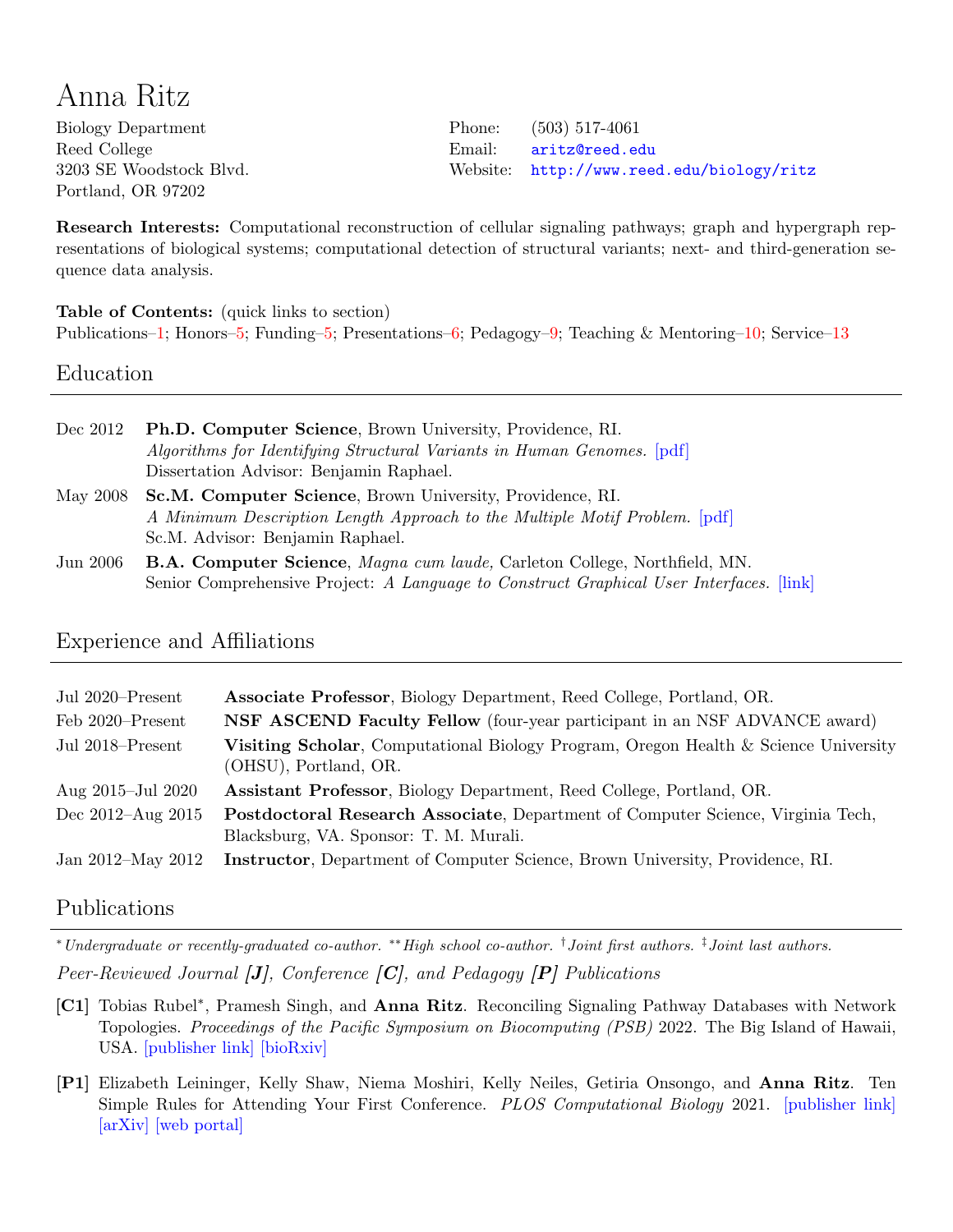- [J1] Heyuan Zeng<sup>∗</sup>, Jinbiao Zhang<sup>∗</sup>, Gabriel A. Preising<sup>∗</sup>, Tobias Rubel<sup>∗</sup>, Pramesh Singh, and Anna Ritz. Graphery: interactive tutorials for biological network algorithms. Nucleic Acids Research Webserver Issue 2021 [\[publisher link\]](https://academic.oup.com/nar/article/49/W1/W257/6284175) [\[arXiv\]](http://arxiv.org/abs/2102.03469) [\[website\]](https://graphery.reedcompbio.org/)
- [J2] Hui-wen Lue, Daniel Derrick, Soumya Rao, Anna Van Gaest, Larry Cheng, Jennifer Podolak, Samantha Lawson, Changhui Xue, Devin Garg, Ralph White III, Christopher Ryan, Justin Drake, Anna Ritz, Laura M Heiser, George V Thomas. Development of combination therapies to induce durable responses in kidney cancers. Cell Reports Medicine 2021. [\[publisher link\]](https://www.cell.com/cell-reports-medicine/fulltext/S2666-3791(21)00089-6) [\[bioRxiv\]](https://www.biorxiv.org/content/10.1101/2020.07.25.221507v1)
- [J3] Amy Platenkamp, Elizabeth Detmar, Liz Sepulveda, Anna Ritz, Stephen L. Rogers, and Derek A. Applewhite. The *Drosophila melanogaster* Rab GAP RN-tre Regulates Non-muscle Myosin II Localization and Function through the Rho Pathway. Molecular Biology of the Cell 2020. [\[publisher link\]](https://www.molbiolcell.org/doi/10.1091/mbc.E20-03-0181)
- [C2] Tobias Rubel<sup>∗</sup> and Anna Ritz. Augmenting Signaling Pathway Reconstructions. 11th ACM Conference on Bioinformatics, Computational Biology, and Health Informatics (ACM-BCB) 2020. [\[proceedings\]](https://dl.acm.org/doi/10.1145/3388440.3412411) [\[bioRxiv\]](https://www.biorxiv.org/content/10.1101/2020.06.16.155853v1)
- [C3] Ananthan Nambiar<sup>\*</sup>, Maeve Heflin<sup>\*</sup>, Simon Liu<sup>\*</sup>, Sergei Maslov, Mark Hopkins<sup>‡</sup>, and **Anna Ritz<sup>‡</sup>**. Transforming the Language of Life: Transformer Neural Networks for Protein Prediction Tasks. ACM-BCB 2020, Virtual. [\[proceedings\]](https://dl.acm.org/doi/10.1145/3388440.3412467) [\[bioRxiv\]](https://www.biorxiv.org/content/10.1101/2020.06.15.153643v1)
- [P2] Amy R. Lazarte<sup>∗</sup> and Anna Ritz. Lowering the Barrier to Learn about Computational Research through a Course-Based Conference Experience. 5th International Conference on Research in Equity and Sustained Participation in Engineering, Computing, and Technology (RESPECT) 2020, Portland, OR, USA. [\[preprint\]](http://respect2020.stcbp.org/wp-content/uploads/2020/08/8_Experience_25_paper_42.pdf) [\[publisher link\]](https://ieeexplore.ieee.org/document/9272501)
- [J4] Oscar L. Rodriguez, Anna Ritz, Andrew J. Sharp, and Ali Bashir. MsPAC: A Tool for Haplotype-phased Structural Variant Detection. Bioinformatics 2020. 36(3):922-924 [\[publisher link\]](https://academic.oup.com/bioinformatics/article-abstract/36/3/922/5545544)
- [J5] Zach DiNardo∗†, Kiran Tomlinson∗† , Anna Ritz, and Layla Oesper. Distance Measures for Tumor Evolutionary Trees. *Bioinformatics* 2020. 36(7):2090-2097.  $[{\text{public} \text{ph}}]$

[C4] Extended version of full paper from the RECOMB Satellite Workshops on Computational Cancer Biology (RECOMB-CCB) 2019, Washington D.C., USA. [\[bioRxiv\]](https://www.bioRxiv.org/content/10.1101/591107v1)

- [C5] Alexander King<sup>\*</sup>, Ibrahim Youssef, and Anna Ritz. Factors Affecting Network-Based Gene Prediction Across Diverse Diseases. 10th Workshop on Integrative Data Analysis in Systems Biology (IDASB) 2019, San Diego, CA, USA. [\[publisher link\]](https://ieeexplore.ieee.org/document/8983358)
- [J6] Nicholas Franzese<sup>\*</sup>, Adam Groce, T. M. Murali, and Anna Ritz. Hypergraph-based Connectivity Measures for Signaling Pathway Topologies. PLOS Computational Biology 2019 Oct 25;15(10):e1007384. [\[pub. link\]](https://journals.plos.org/ploscompbiol/article?id=10.1371/journal.pcbi.1007384)

[C6] Invited for special issue based on full paper from the Great Lakes Bioinformatics Conference (GLBio) 2019, Madison, WI, USA. [\[bioRxiv\]](https://www.bioRxiv.org/content/10.1101/593913v2)

[J7] Ibrahim Youssef, Jeffrey Law, and **Anna Ritz**. Integrating Protein Localization with Automated Signaling Pathway Reconstruction. *BMC Bioinformatics* 2019. 20(505). [\[publisher link\]](https://bmcbioinformatics.biomedcentral.com/articles/10.1186/s12859-019-3077-x) [\[bioRxiv\]](https://www.bioRxiv.org/content/10.1101/609149v1)

[C7] Extended version of full paper from the International Conference on Bioinformatics and Biomedicine (BIBM) 2018, Madrid, Spain. [\[proceedings\]](https://ieeexplore.ieee.org/document/8621571)

- [C8] Marika Swanberg<sup>∗</sup> , Ira Globus-Harris<sup>∗</sup> , Iris Griffith<sup>∗</sup> , Anna Ritz, Adam Groce, and Andrew Bray. Improved Differentially Private Analysis of Variance. 19th Privacy Enhancing Technologies Symposium (PETS) 2019, Stockholm, Sweden. [\[proceedings\]](https://content.sciendo.com/view/journals/popets/2019/3/article-p310.xml) [\[arXiv\]](https://arxiv.org/abs/1903.00534)
- [J8] Miriam Bern∗†, Alexander King∗†, Derek A. Applewhite, and Anna Ritz. Network-Based Prediction of Polygenic Disease Genes Involved in Cell Motility. *BMC Bioinformatics* 2019, 20(12), 313. [\[publisher link\]](https://bmcbioinformatics.biomedcentral.com/articles/10.1186/s12859-019-2834-1)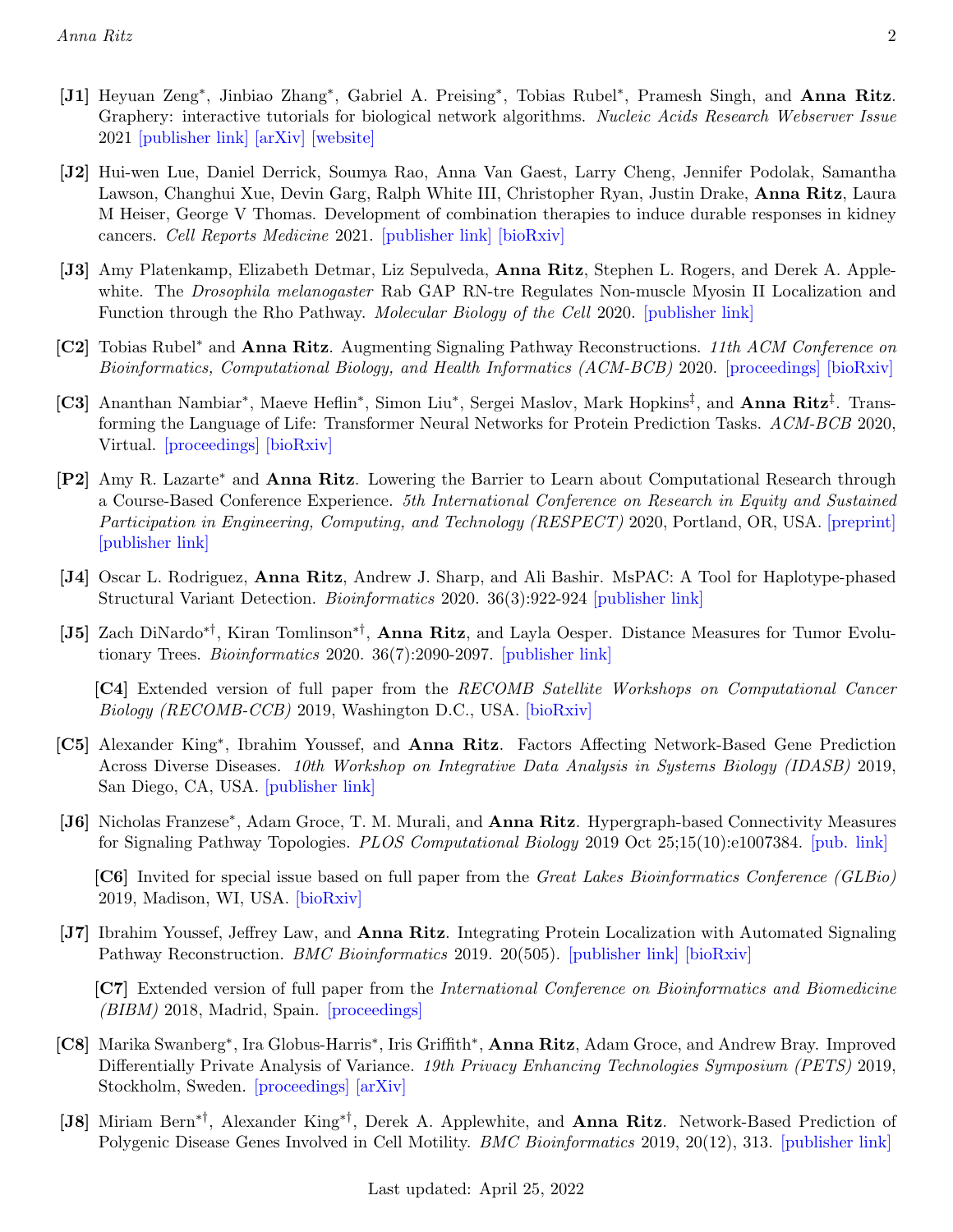- [J9] Kimberly A. Peters, Elizabeth Detmar, Liz Sepulveda, Corrina Del Valle<sup>\*</sup>, Ruth Valsquier<sup>\*</sup>, Anna Ritz, Stephen L. Rogers, and Derek A. Applewhite. Establishment of a cell-based assay to investigate non-muscle myosin II contractility via the Folded-gastrulation signaling pathway in *Drosophila* S2R+ cells. *Journal of* Visualized Experiments (JoVE) 2018, (138), e58325. [\[publisher link\]](https://www.jove.com/video/58325/a-cell-based-assay-to-investigate-non-muscle-myosin-ii-contractility)
- [P3] Anna Ritz. Programming the Central Dogma: An Integrated Unit on Computer Science and Molecular Biology Concepts. 49th ACM Technical Symposium on Computer Science Education (SIGCSE) 2018, Baltimore, MD, USA. [\[proceedings\]](https://dl.acm.org/citation.cfm?id=3159450.3159590)
- [C10] Zachary Campbell<sup>\*</sup>, Andrew Bray, Anna Ritz, and Adam Groce. Differentially Private ANOVA Testing. 1st International Conference on Data Intelligence and Security (ICDIS) 2018, South Padre Island, TX, USA. [\[proceedings\]](https://ieeexplore.ieee.org/document/8367776) [\[arXiv\]](https://arxiv.org/abs/1711.01335)
- [J10] Hui-wen Lue, Jennifer Podolak, Kevin Kolahi, Larry Cheng, Soumya Rao, Devin Garg, Chang-Hui Xue, Juha Rantala, Jeffrey Tyner, Kent Thornburg, Ann Martinez-Acevedo, Jen-Jane Liu, Christopher Amling, Charles Truillet, Michael Evans,Valerie O'Donnell, Daniel Nomura, Justin Drake, Anna Ritz, and George Thomas. Metabolic Reprogramming Ensures Cancer Cell Survival Despite Oncogenic Signaling Blockade. Genes & Development, 2017 Oct 15;31(20):2067-2084. [\[publisher link\]](http://genesdev.cshlp.org/content/early/2017/11/14/gad.305292.117)
- [J11] Aditya Bharadwaj, Divit P. Singh, **Anna Ritz**, Allison N. Tegge, Christopher L. Poirel, Pavel Kraikivski, Neil Adames, Kurt Luther, Shiv D. Kale, Jean Peccoud, John J. Tyson, and T. M. Murali. GraphSpace: Stimulating Interdisciplinary Collaborations in Network Biology. Bioinformatics 2017. 33(19):3134–3136. [\[publisher link\]](https://doi.org/10.1093/bioinformatics/btx382)
- [J12] Anna Ritz, Brendan Avent<sup>\*</sup>, and T. M. Murali. Pathway Analysis with Signaling Hypergraphs. IEEE Transactions on Computational Biology and Bioinformatics (TCBB), 15(5):1042–1055, 2017. [\[pub. link\]](http://dx.doi.org/10.1109/TCBB.2015.2459681)

[C11] Extended version of full paper from the ACM-BCB 2014, Newport Beach, CA, USA. [\[proceedings\]](https://dl.acm.org/citation.cfm?id=2649450)

- [J13] Anna Ritz, Christopher L. Poirel, Allison N. Tegge, Nicholas Sharp<sup>\*</sup>, Allison Powell<sup>\*</sup>, Kelsey Simmons<sup>\*</sup>, Shiv Kale, and T. M. Murali. Pathways on Demand: Automated Reconstruction of Human Signaling Networks. NPJ Systems Biology and Applications, 2:16002, 2016. [\[publisher link\]](http://www.nature.com/articles/npjsba20162)
- [J14] Anna Ritz, Ali Bashir, Suzanne Sindi, David Hsu, Iman Hajirasouliha, and Benjamin J. Raphael. Characterization of Structural Variants with Single Molecule and Hybrid Sequencing Approaches. Bioinformatics 2014. 30 (24): 3458-3466. [\[publisher link\]](http://bioinformatics.oxfordjournals.org/content/30/24/3458.long)
- [J15] Anna Ritz<sup>†</sup>, Allison N. Tegge<sup>†</sup>, Hyunju Kim, Christopher L. Poirel, and T. M. Murali. Signaling Hypergraphs. Trends in Biotechnology, 32(7), 356-362, 2014. [\[publisher link\]](http://www.sciencedirect.com/science/article/pii/S0167779914000717)
- [J16] Layla Oesper, Anna Ritz, Sarah J. Aerni, Ryan Drebin<sup>\*</sup>, and Benjamin J. Raphael. Reconstructing Cancer Genome Organization. *BMC Bioinformatics* 2012. 13(Suppl 6):S10. [\[publisher link\]](http://www.biomedcentral.com/1471-2105/13/S6/S10)

[C12] Proceedings of the RECOMB Satellite Workshop on Massively Parallel Seq. (RECOMB-seq) 2012.

- [J17] Lulu Cao, Yiyuan Ding, Norris Hung, Kebing Yu, Anna Ritz, Benjamin J. Raphael, and Arthur R. Salomon. Quantitative Phosphoproteomics Reveals SLP-76 Dependent Regulation of PAG and Src Family Kinases in T Cells. PLoS One 2014. 7(10): e46725. [\[publisher link\]](http://journals.plos.org/plosone/article?id=10.1371/journal.pone.0046725)
- [J18] Ashley Stuckey, Andrew Fischer, Daniel H. Miller, Sara Hillenmeyer, Kyu K. Kim, Anna Ritz, Rakesh K Singh, Benjamin J Raphael, Laurent Brard and Alexander S. Brodsky. Integrated Genomics of Ovarian Xenograft Tumor Progression and Chemotherapy Response. BMC Cancer 2011. 11:308. [\[publisher link\]](http://www.biomedcentral.com/1471-2407/11/308)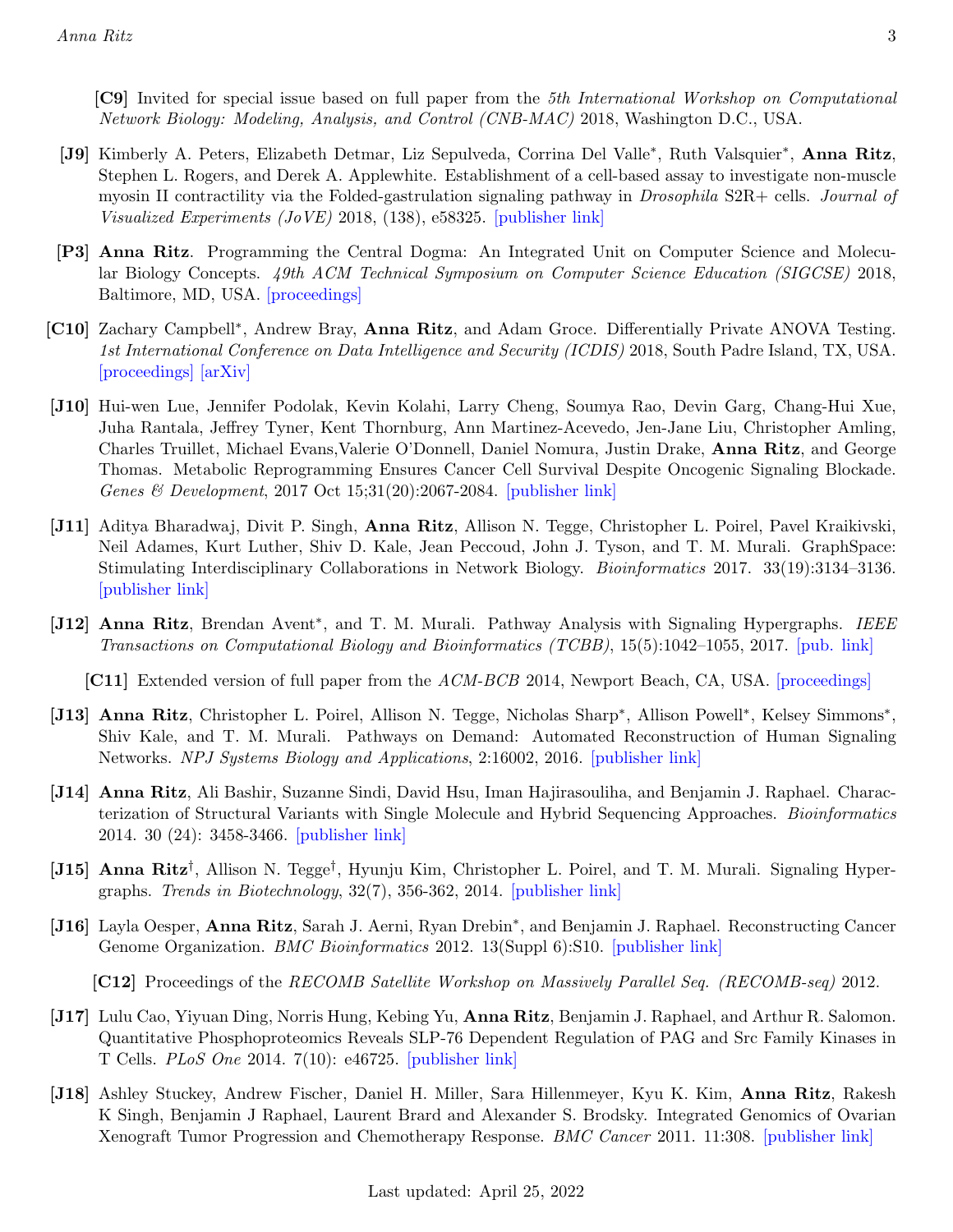[J19] Anna Ritz, Pamela L. Paris, Michael M. Ittmann, Colin Collins, and Benjamin J. Raphael. Detection of Recurrent Rearrangement Breakpoints from Copy Number Data. *BMC Bioinformatics* 2011. 12:114. [\[pub.\]](http://www.biomedcentral.com/1471-2105/12/114)

[C13] Proceedings of the RECOMB Satellite Workshop on Comp. Cancer Biol. (RECOMB-CCB) 2010.

[J20] Trevor O'Brien, Anna Ritz, Benjamin J. Raphael, and David H. Laidlaw. Gremlin: An Interactive Visualization Model for Analyzing Genomic Rearrangements. IEEE Transactions on Visualization and Computer Graphics 2010. 16(6):918-26. [\[publisher link\]](http://ieeexplore.ieee.org/xpl/freeabs_all.jsp?arnumber=5613428)

[C14] Proceedings of the IEEE Information Visualization Conference (InfoViz) 2010.

[J21] Anna Ritz† , Ali Bashir† , and Benjamin J. Raphael. Structural Variation Analysis with Strobe Reads. Bioinformatics 2010. 26(10): 1291-1298. [\[publisher link\]](http://bioinformatics.oxfordjournals.org/content/26/10/1291)

[C15] Proceedings of the Conference on High Throughput Sequencing Methods and App. (HiTSeq) 2010.

- [J22] Deborah S Gross, Robert Atlas, Jeffrey Rzeszotarski, Emma Turetsky, Janara Christensen, Sami Benzaid, Jamie Olson, Thomas Smith, Leah Steinberg, Jon Sulman, Anna Ritz, Benjamin Anderson, Catherine Nelson, David R Musicant, Lei Chen, David C Snyder, James J Schauer. ENCHILADA: Environmental Chemistry through Intelligent Atmospheric Data Analysis. Environmental Modelling  $\mathcal{C}'$  Software 2010. 25(6):760-769. [\[publisher link\]](http://portal.acm.org/citation.cfm?id=1747059)
- [J23] Vinh Nguyen, Lulu Cao, Jonathan T. Lin, Norris Hung, Anna Ritz, Kebing Yu, Radu Jianu, Samuel P. Ulin, Benjamin J. Raphael, David H. Laidlaw, Laurent Brossay, and Arthur R. Salomon. A New Approach for Quantitative Phosphoproteomic Dissection of Signaling Pathways Applied to T Cell Receptor Activation. Molecular and Cellular Proteomics 2009. 8: 2418-2431. [\[publisher link\]](http://www.mcponline.org/content/8/11/2418.full)
- [J24] Anna Ritz, Gregory Shakhnarovich, Arthur R. Salomon, and Benjamin J. Raphael. Discovery of Phosphorylation Motif Mixtures in Phosphoproteomics Data. *Bioinformatics* 2009. 25(1):14-21. [\[publisher link\]](http://bioinformatics.oxfordjournals.org/content/25/1/14.short)
- [J25] Lulu Cao, Kebing Yu, Cindy Banh, Vinh Nguyen, Anna Ritz, Benjamin J. Raphael, Yuko Kawakami, Toshiaki Kawakami, and Arthur R. Salomon. Quantitative Time-Resolved Phosphoproteomic Analysis of Mast Cell Signaling. Journal of Immunology 2007. 179: 5864-5876. [\[publisher link\]](http://www.jimmunol.org/content/179/9/5864.long)
- [C16] Benjamin J. Anderson, Deborah S. Gross, David R. Musicant, Anna M. Ritz, Thomas G. Smith, and Leah E. Steinberg. Adapting K-Medians to Generate Normalized Cluster Centers. Proceedings of the Sixth SIAM International Conference on Data Mining (SDM) 2006. pp165-175. [\[proceedings\]](http://www.siam.org/meetings/sdm06/proceedings/015andersonb.pdf)

Other Publications and Reports

- [O1] Darsh Mandera<sup>\*\*</sup> and **Anna Ritz**. An Ensemble Learning Approach for Cancer Drug Prediction, 2020. [\[bioRxiv\]](https://www.biorxiv.org/content/10.1101/2020.08.10.245142v1)
- [O2] Anna Ritz. Algorithms for Identifying Structural Variants in Human Genomes. Ph.D. Dissertation, Brown University, 2012. [\[pdf\]](http://cs.brown.edu/research/pubs/theses/phd/2013/ritz.pdf)
- [O3] Anna Ritz. A Minimum Description Length Approach to the Multiple Motif Problem. Sc.M. Thesis, Brown University, 2008. [\[pdf\]](http://www.cs.brown.edu/research/pubs/theses/masters/2008/ritz.pdf)
- [O4] Benjamin J. Anderson, David R. Musicant, Anna M. Ritz, Andrew Ault, Deborah S. Gross, Melanie Yuen, Markus Gaelli. User-Friendly Clustering for Atmospheric Data Analysis. Technical Report 2005a, Carleton College, 2005. [\[pdf\]](http://cs.carleton.edu/faculty/dmusican/tech2005a.pdf)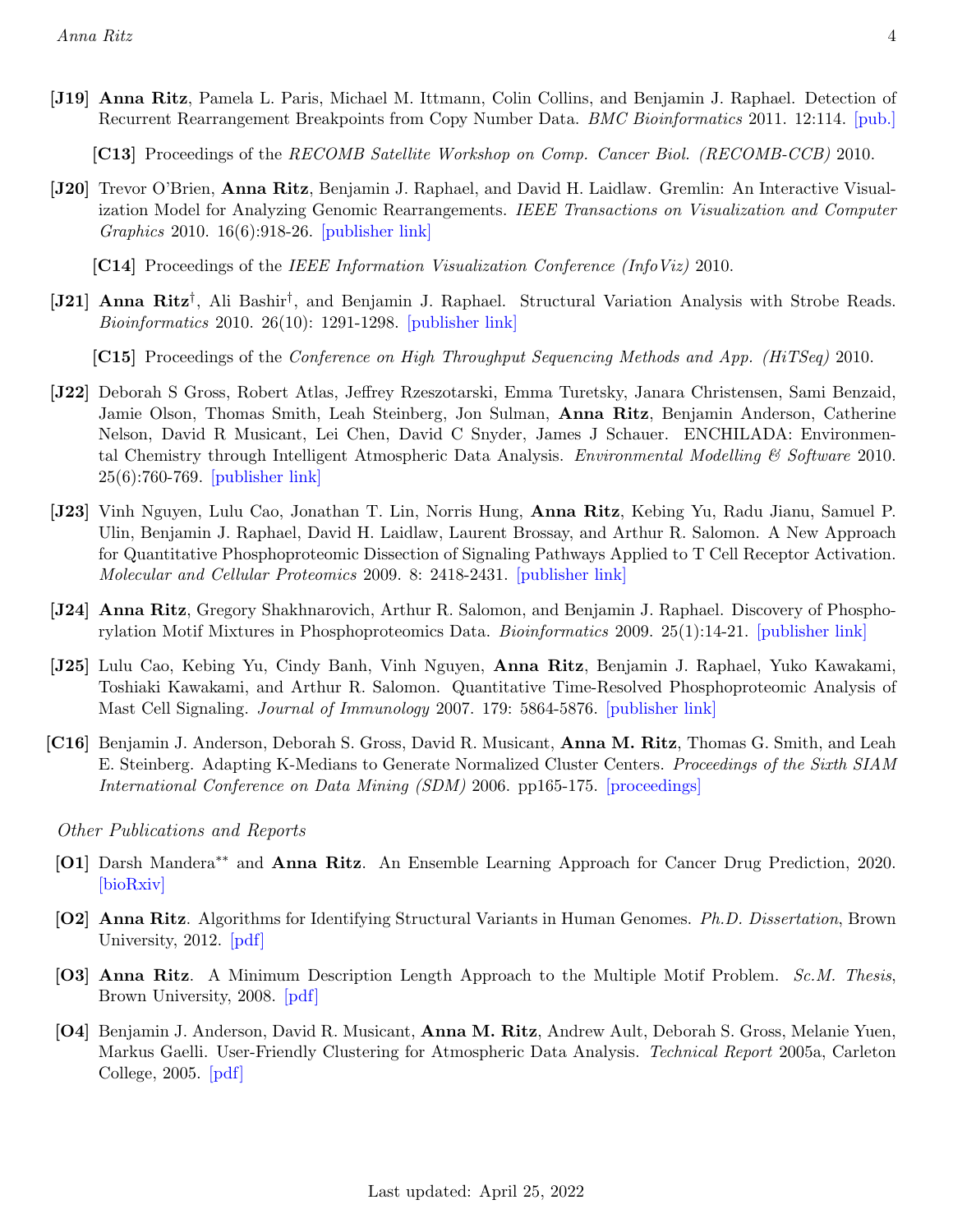# <span id="page-4-0"></span>Honors and Awards

- Nov 2020 Lynwood W. Swanson Promise for Scientific Research Award, The M. J. Murdock Charitable Trust. This award "is aimed at recognizing a junior faculty who has demonstrated an exceptional potential in establishing an exemplary, productive, and sustainable research program." (\$10,000)
- Jan 2020 Tenure Giraffe, sent anonymously "to people from equity seeking communities who have earned tenure in a biology discipline." (priceless)
- May 2019 Undergraduate Research Mentoring (URM) Award, National Center for Women in Information & Technology (NCWIT). The URM Award recognizes faculty "for their outstanding mentorship, highquality research opportunities, recruitment of women and minority students, and efforts to encourage and advance undergraduates in computing-related fields." (\$5,000)
- May 2013 Symbolic Ph.D. Recipient, Brown University. The symbolic degree recipient is nominated to represent all Ph.D. recipients in the presentation of degrees by the President of the University.
- 2008–2011 NSF Graduate Research Fellowship Program (GRFP) Fellow (see Past External Funding).

# <span id="page-4-1"></span>Funding

#### Current External Funding

| Jun 2018–May 2023     | NSF Division of Biological Infrastructure (DBI) #1750981<br>CAREER: Network-Based Signaling Pathway Analysis: Methods and Tools for Turning<br><i>Theory into Practice.</i> Principal Investigator (\$938,147)                                                                                             |
|-----------------------|------------------------------------------------------------------------------------------------------------------------------------------------------------------------------------------------------------------------------------------------------------------------------------------------------------|
| Aug 2017-Jul 2022     | NSF Division of Molecular and Cellular Biosciences (MCB) #1716964<br>RUI: Investigating the Molecular Mechanisms of Non-muscle Myosin II Contractility<br>Co-Principal Investigator (with PI Derek Applewhite) (\$589,432)                                                                                 |
| Sep 2018–Aug 2022     | NSF Division of Computer and Network Systems (CNS) #1817245<br>SaTC: CORE: Small: RUI: Differentially Private Hypothesis Testing<br>Co-Principal Investigator (with PI Adam Groce and co-PI Andrew Bray) (\$344,684)                                                                                       |
| Sep 2018 - Aug 2022   | NIH National Institute of General Medical Sciences (NIGMS)<br>Mouth-brooding: a Teleost Adaptation as a Tractable Model of Metabolic Disorder<br>Senior Personnel (with PI Suzy Renn) NIH R15 (\$419,497)                                                                                                  |
| Past External Funding |                                                                                                                                                                                                                                                                                                            |
| May 2016–Aug 2019     | M.J. Murdock Charitable Trust (College Research Program for Nat. Sciences)<br>Developing Computational Methods to Identify Candidate Driver Genes Involved in<br>Signaling Pathway Dysregulation in Colorectal Cancer<br>Principal Investigator (\$41,500)                                                 |
| May 2016–Apr 2019     | M.J. Murdock Charitable Trust<br>Investigating Cellular $\mathcal B$ Molecular Mechanisms of Neurogenesis in the Developing Zebrafish<br>Multi-Institutional Award to Reed College, Whitworth University, & Lewis & Clark College.<br>Co-Principal Investigator (with PI Kara Cerveny at Reed) (\$240,000) |
| Sep 2017–Aug 2018     | CRA Collaborative Research Experience for Undergraduates (CREU)<br>Graph-Based Semi-Supervised Learning to Predict Genes Associated with Schizophrenia<br>Principal Investigator (\$7,500); Summer Extension Awarded (\$8,000)                                                                             |
| Sep 2016–Oct 2017     | NSF Division of Computing and Communication Foundations (CCF) $\#1643361$                                                                                                                                                                                                                                  |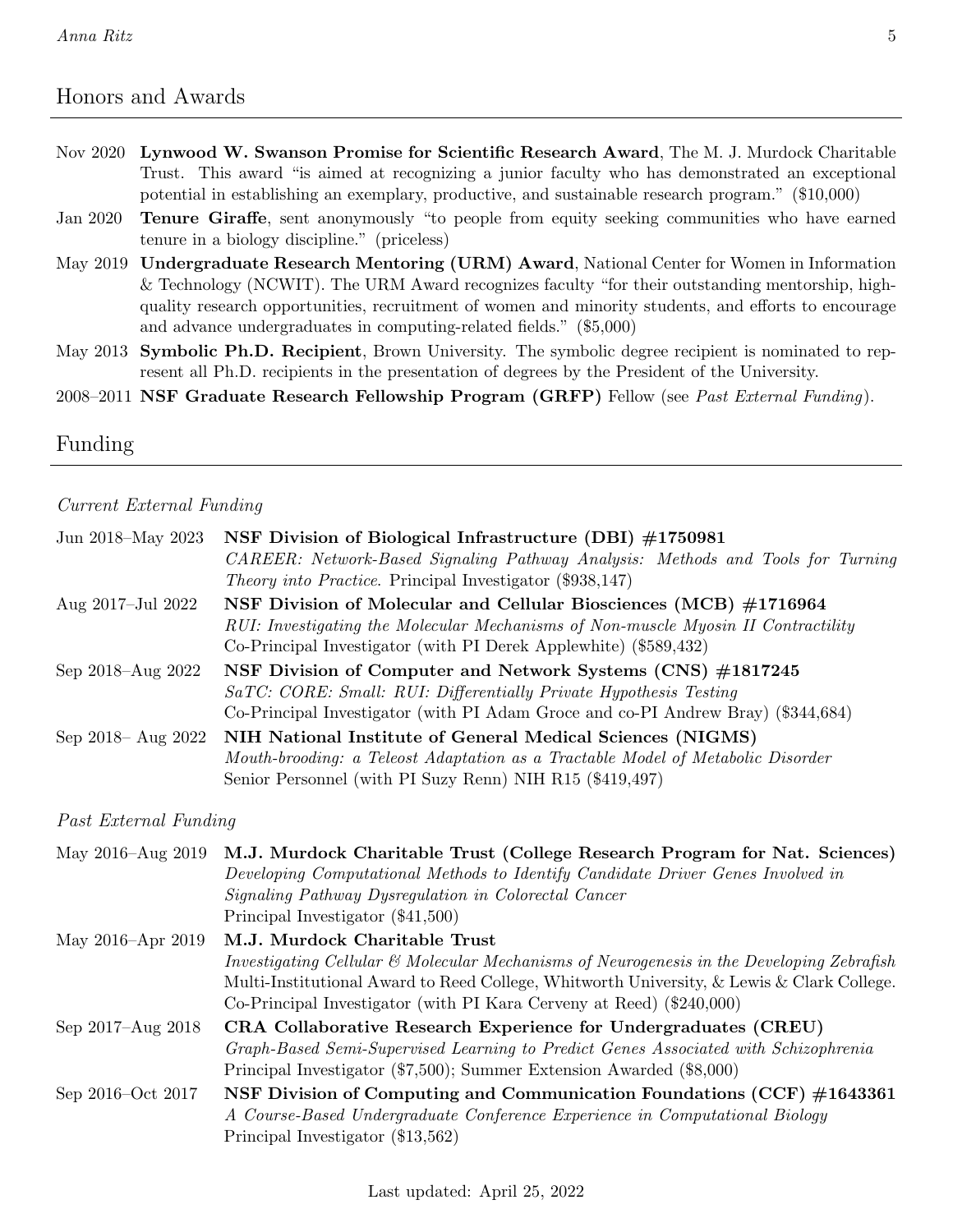| Jun 2008–May 2011 NSF Graduate Research Fellowship Program (GRFP) |
|-------------------------------------------------------------------|
| An Integrated View of Signaling Pathways                          |
| Mentor: Benjamin Raphael (\$90,000)                               |

Other Funding and Travel Awards

| March 2022 | Social Justice Research Internship Funding for Gender Bias in Written Evaluations (\$3,000)<br>Reed Summer Scholarship Funds to support the Social Justice Research Internship (\$1,500) |
|------------|------------------------------------------------------------------------------------------------------------------------------------------------------------------------------------------|
| March 2021 | Reed Summer Scholarship Funds for books on DEI in science and technology (\$350).                                                                                                        |
| Nov 2019   | Reed College Stillman Drake award for travel support to University of Texas, El Paso<br>(UTEP) $(\$640)$ ; rescheduled due to COVID-19                                                   |
| Nov 2018   | Reed College Stillman Drake award for travel support to BIBM 2018 (\$1,200)                                                                                                              |
| May 2017   | Reed Faculty Development Funds to support student research in computer science (\$1,500)                                                                                                 |
| Mar 2017   | $SIGCSE$ 2017 Travel Grant (\$500)                                                                                                                                                       |
| May 2016   | Reed Faculty Development Funds for travel to visit collaborators (\$1,500)                                                                                                               |

# <span id="page-5-0"></span>Presentations

 $\emph{``Undergraduate or recently-graduate co-author. ``High school co-author. }$   $\underline{Presenter.}$ 

### Invited Talks

| Spr 2022 | Department of Biomedical Informatics, University of Arkansas                                                                                  |
|----------|-----------------------------------------------------------------------------------------------------------------------------------------------|
| Sep 2021 | Biology Department, Reed College                                                                                                              |
| Jun 2021 | Oregon AI Summit (Oregon Chapter of the Girls Computing League)                                                                               |
| Mar 2021 | Science and Mathematics, Sarah Lawrence College                                                                                               |
| Dec 2020 | Department of Computer Science, Haverford College                                                                                             |
| Oct 2020 | Department of Computer Science, Willamette University                                                                                         |
| Mar 2020 | Department of Computer Science, University of Texas El-Paso (UTEP); rescheduled due to COVID-19<br>ACM Student Chapter, Lewis & Clark College |
| Oct 2019 | Department of Mathematics and Statistics, Washington State University Vancouver                                                               |
| Sep 2019 | Biology Department, Reed College                                                                                                              |
| Aug 2019 | Pacific Northwest Quantitative Biology (PacNoW QB) Symposium, OHSU                                                                            |
| Feb 2019 | Computer Science & Biology Departments, Rhodes College                                                                                        |
| Sep 2018 | Pacific Northwest Quantitative Biology (PacNoW QB) Symposium, Lewis & Clark College                                                           |
| Oct 2017 | Systems Science Department, Portland State University<br>Biology Department, Lewis & Clark College                                            |
| Oct 2016 | Department of Mathematics and Statistics, Washington State University Vancouver                                                               |
| Jun 2016 | Department of Computer Science, Carleton College                                                                                              |
| May 2016 | Department of Computer Science, Virginia Tech                                                                                                 |
| May 2015 | ICTAS Center for Systems Biology of Engineered Tissues, Virginia Tech                                                                         |
| Apr 2015 | Biology Department, Reed College                                                                                                              |
| Mar 2015 | Society for Industrial and Applied Mathematics (SIAM) Seminar, Virginia Tech                                                                  |
| Feb 2015 | Department of Computer Science, University of Kansas                                                                                          |
| Jan 2015 | BioFrontiers Institute, University of Colorado Boulder                                                                                        |
| Dec 2014 | Biology Department, Reed College                                                                                                              |
| Nov 2014 | Department of Computer Science, University of Arizona                                                                                         |

Last updated: April 25, 2022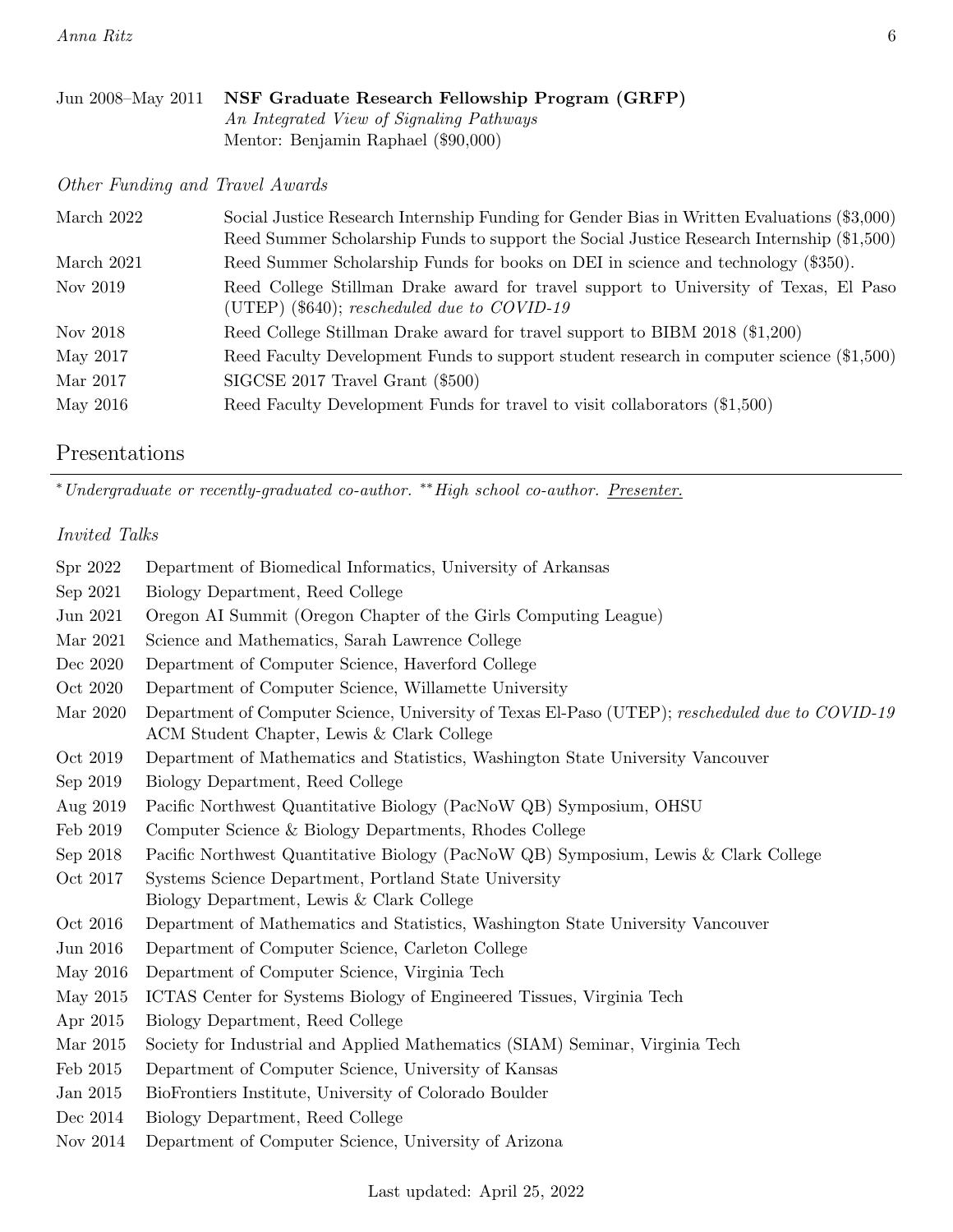- Oct 2014 Department of Computer Science, Virginia Tech
- Oct 2013 Department of Computer Science, Carleton College
- Aug 2012 Cambridge Healthtech Institute's Next-Gen Sequencing Data Analysis Conference, Providence, RI Department of Biochemistry and Molecular Genetics, University of Virginia Department of Genetics and Genomics Sciences, Icahn School of Medicine at Mount Sinai
- July 2012 Department of Computer Science, Simon Fraser University Department of Computer Science, Virginia Tech

Conference and Workshop Oral Presentations

- Jan 2022 Tobias Rubel<sup>\*</sup>, Pramesh Singh, and **Anna Ritz**. Reconciling Signaling Pathway Databases with Network Topologies. Pacific Symposium on Biocomputing (PSB).
- Jul 2021 Heyuan Zeng<sup>∗</sup>, Jinbiao Zhang<sup>∗</sup>, Gabriel A. Preising<sup>∗</sup>, Tobias Rubel<sup>∗</sup>, Pramesh Singh, and Anna Ritz. Graphery: interactive tutorials for biological network algorithms. 29th Conference on Intelligent Systems for Molecular Biology (ISMB).
- May 2021 Chris Magnano, Tobias Rubel<sup>\*</sup>, Adam Shedivy<sup>\*</sup>, Pramesh Singh, Anna Ritz, and Anthony Gitter. Streamlining Signaling Pathway Reconstruction. Great Lakes Bioinformatics Conference (GLBio).
- Sep 2020 Tobias Rubel<sup>∗</sup> and Anna Ritz. Augmenting Signaling Pathway Reconstructions. 11th ACM Conference on Bioinformatics, Computational Biology, and Health Informatics (ACM-BCB).
- Sep 2020 <u>Ananthan Nambiar\*,</u> Maeve Heflin\*, Simon Liu\*, Sergei Maslov, Mark Hopkins<sup>‡</sup>, and **Anna Ritz**<sup>‡</sup>. Transforming the Language of Life: Transformer Neural Networks for Protein Prediction Tasks. ACM-BCB.
- Nov 2019 Alexander King<sup>∗</sup>, Ibrahim Youssef, and **Anna Ritz**. Factors Affecting Network-Based Gene Prediction Across Diverse Diseases. Workshop on Integrative Data Analysis in Systems Biology (IDASB).
- Jul 2019 Marika Swanberg<sup>\*</sup>, Ira Globus-Harris<sup>\*</sup>, Iris Griffith<sup>\*</sup>, Anna Ritz, Adam Groce, and Andrew Bray. Improved Differentially Private Analysis of Variance. The 19th Privacy Enhancing Technologies Symposium (PETS).
- May 2019 Nicholas Franzese<sup>\*</sup>, Adam Groce, T. M. Murali, and **Anna Ritz**. Hypergraph-Based Connectivity of Signaling Pathway Topologies. Great Lakes Bioinformatics Conference (GLBio).
- May 2019 Zach DiNardo<sup>\*</sup>, Kiran Tomlinson<sup>\*</sup>, Anna Ritz, and Layla Oesper. Distance Measures for Tumor Evolutionary Trees. RECOMB Satellite Workshop on Comp. Cancer Biology (RECOMB-CCB).
- Dec 2018 Ibrahim Youssef, Jeffrey Law, and **Anna Ritz**. Integrating Protein Localization with Automated Signaling Pathway Reconstruction. *International Conference on Bioinformatics*  $\mathscr$  *Biomedicine (BIBM).*
- Aug 2018 Miriam Bern<sup>∗</sup>, Alexander King<sup>∗</sup>, Derek A. Applewhite, and **Anna Ritz**. Network-Based Prediction of Polygenic Disease Genes Involved in Cell Motility. 5th International Workshop on Computational Network Biology: Modeling, Analysis, and Control (CNB-MAC).
- Apr 2018 Zachary Campbell<sup>\*</sup>, Andrew Bray, Anna Ritz, and Adam Groce. Differentially Private ANOVA Testing. International Conference on Data Intelligence and Security (ICDIS).
- Dec 2017 Ibrahim Youssef and Anna Ritz. Integrating Protein Localization Information in Signaling Pathway Reconstructions. 15th Annual Rocky Mountain Bioinformatics Conference (ROCKY).
- Nov 2014 Anna Ritz, Christopher L. Poirel, Allison N. Tegge, Nicholas Sharp<sup>∗</sup>, Allison Powell<sup>∗</sup>, Kelsey Simmons<sup>∗</sup>, Shiv Kale, and T. M. Murali. Pathways on Demand: Automated Reconstruction of Human Signaling Networks. Seventh Annual RECOMB/ISCB Conference on Regulatory and Systems Genomics (RECOMB-RegSysGen).
- Sep 2014 Anna Ritz and T. M. Murali. Pathway Analysis with Signaling Hypergraphs. ACM-BCB.
- July 2014 Anna Ritz, Ali Bashir, Suzanne Sindi, David Hsu, Iman Hajirasouliha, and Benjamin J. Raphael. Characterization of Complex Structural Variants with Single Molecule and Hybrid Sequencing Approaches. Conference on High Throughput Sequencing Algorithms  $\mathcal{C}$  Applications (HiTSeq).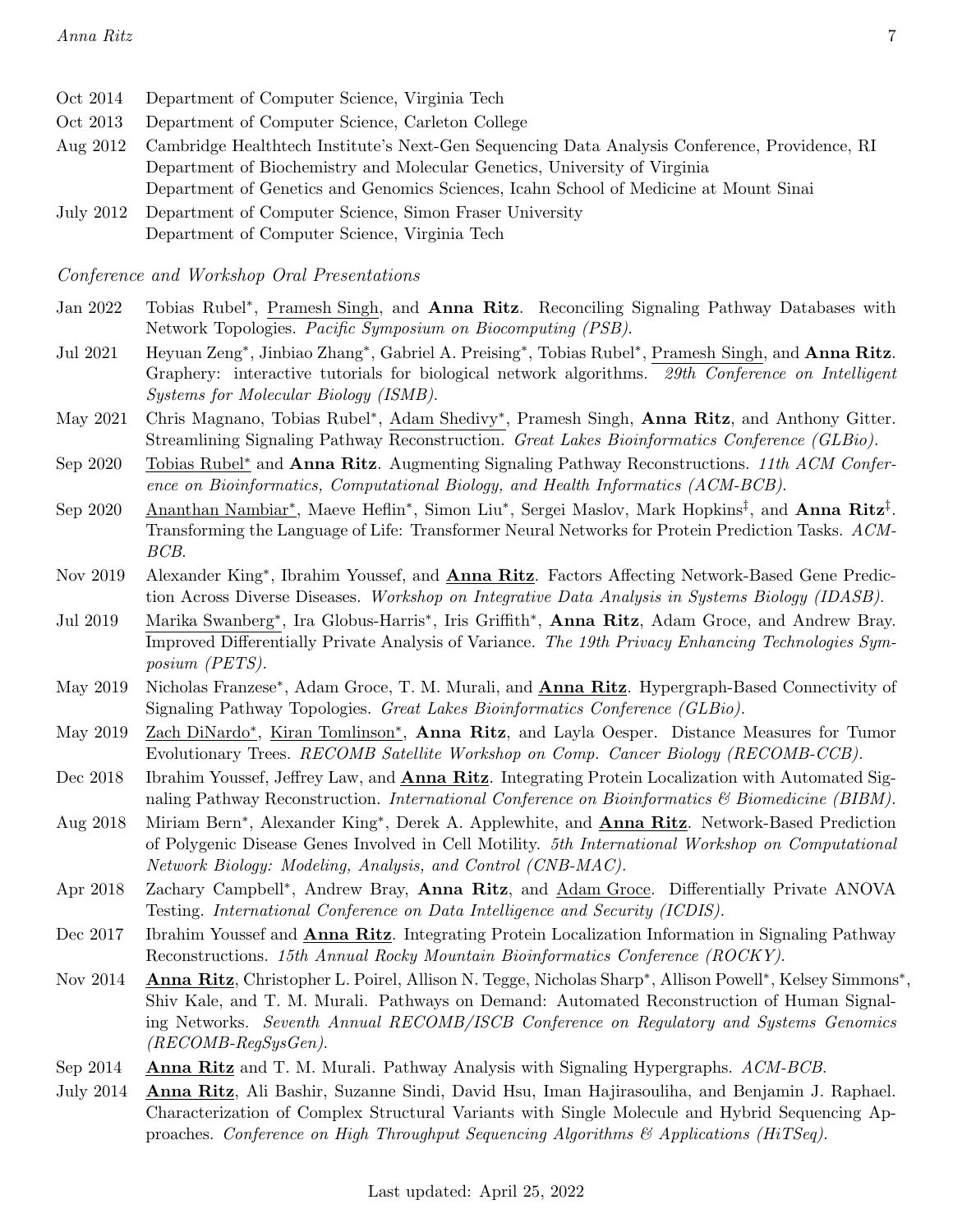- Nov 2011 Anna Ritz. Algorithms for Identifying Structural Variants in Human Genomes. Grace Hopper Celebration for Women in Computing.
- Sep 2010 Anna Ritz, Ali Bashir, Suzanne Sindi, and Benjamin J. Raphael. Algorithms for Resequencing and Assembly using Strobe Sequencing Data. Cold Spring Harbor Personal Genomes Meeting.
- July 2010 Anna Ritz, Ali Bashir, and Benjamin J. Raphael. Structural Variation Analysis with Strobe Reads. Conference on High Throughput Sequencing Algorithms  $\mathcal{C}_{\mathcal{A}}$  Applications (HiTSeq).
- June 2010 **Anna Ritz**, Pamela L. Paris, Michael M. Ittmann, Colin Collins, and Benjamin J. Raphael. Detection of Recurrent Rearrangement Breakpoints from Copy Number Data. RECOMB-CCB.
- April 2006 Benjamin J. Anderson, Deborah S. Gross, David R. Musicant, Anna Ritz, Thomas G. Smith, and Leah E. Steinberg. Adapting K-Medians to Generate Normalized Cluster Centers. SIAM International Conference on Data Mining (SDM).

Conference and Workshop Poster Presentations (since becoming faculty at Reed in 2015)

- Aug 2021 Hannah S. Meier<sup>\*</sup>, Tamara J. Layden, Anna Ritz, and Sam B. Fey. Phytoplankton on the Go! Understanding the effects of thermal acclimation across scales on the movement behavior or C. reinhardtii. Ecological Society of America (ESA).
- Mar 2021 Tobias Rubel<sup>\*</sup>, Pramesh Singh, and Anna Ritz. Graphlet-Based Topologies of Signaling Pathways. Network Biology Meeting at Cold Spring Harbor Laboratory.
- Sep 2020 Gabriel Preising<sup>\*</sup>, Joshua Faber-Hammond, Suzy Renn, and Anna Ritz. A Protein-Protein Interactome for an African Cichlid. ACM-BCB.
- Sep 2020 Yuan Zhuang<sup>∗</sup>, Kara Cerveny, and Anna Ritz. Prefix/Suffix Variation in Retinoic Acid Response Elements. ACM-BCB.
- Sep 2020 Heyuan Zeng<sup>∗</sup> and Anna Ritz. Graphery: a Biological Network Algorithm Tutorial Webservice. ACM-BCB.
- Dec 2019 Darsh Mandera<sup>∗∗</sup> and **Anna Ritz**. Effective Targeted Drug Prediction for Cancer Based on Genetic Mutations. 17th Annual Rocky Mountain Bioinformatics Conference (ROCKY).
- Nov 2019 Tayla Isensee<sup>\*</sup>, Kara Cerveny, and Anna Ritz. Finding RARE Genes: Developmental Neurogenesis and Retinoic Acid. Murdock College Science Research Conference (MCSRC).
- Sep 2019 Amy R. Lazarte<sup>\*</sup>, Samuel F. Fey, and **Anna Ritz**. Modeling Phytoplankton Movement and Fitness in Lakes. ACM-BCB.
- Aug 2019 Jiarong Li<sup>\*</sup>, Tunc Basar Kose<sup>\*</sup>, Ibrahim Youssef, and **Anna Ritz**. Reconstructing Signaling Pathways with DAGs. Pacific Northwest Quantitative Biology (PacNoW QB) Symposium.
- July 2019 Ananthan Nambiar<sup>\*</sup>, Mark Hopkins and Anna Ritz. Computing the Language of Life: NLP Approaches to Feature Extraction for Protein Family Classification. 27th Conference on Intelligent Systems for Molecular Biology and the 18th European Conference on Computational Biology (ISMB/ECCB).
- July 2019 Zach DiNardo<sup>\*</sup>, Kiran Tomlinson<sup>\*</sup>, Anna Ritz, and Layla Oesper. Distance Measures for Tumor Evolutionary Trees. ISMB/ECCB.
- July 2019 Nicholas Franzese<sup>\*</sup>, Adam Groce, T. M. Murali, and **Anna Ritz**. Hypergraph-Based Connectivity of Signaling Pathway Topologies. ISMB/ECCB.
- May 2019 Zach DiNardo<sup>\*</sup>, Kiran Tomlinson<sup>\*</sup>, Anna Ritz, and Layla Oesper. Distance Measures for Tumor Evolutionary Trees. 23rd Research in Computational Molecular Biology Conference (RECOMB).
- Dec 2018 Amy Platenkamp, Elizabeth Detmar, Liz Selpuveda, Anna Ritz, Stephen L. Rogers, and Derek A. Applewhite. The *Drosophila melanogaster* Rab GAP RN-tre plays a role in regulating non-muscle myosin II localization and function. American Society for Cell Biology / European Molecular Biology Organization Meeting (ASCB/EMBO).
- Dec 2018 Madelyn O'Kelley-Bangsberg<sup>∗</sup>, Tamar Conner<sup>∗</sup>, David Noeckel<sup>∗</sup>, Luke Steiger<sup>∗</sup>, Karl Young<sup>∗</sup>, Anna Ritz, and Derek A. Applewhite. From network analysis to experimental validation: identification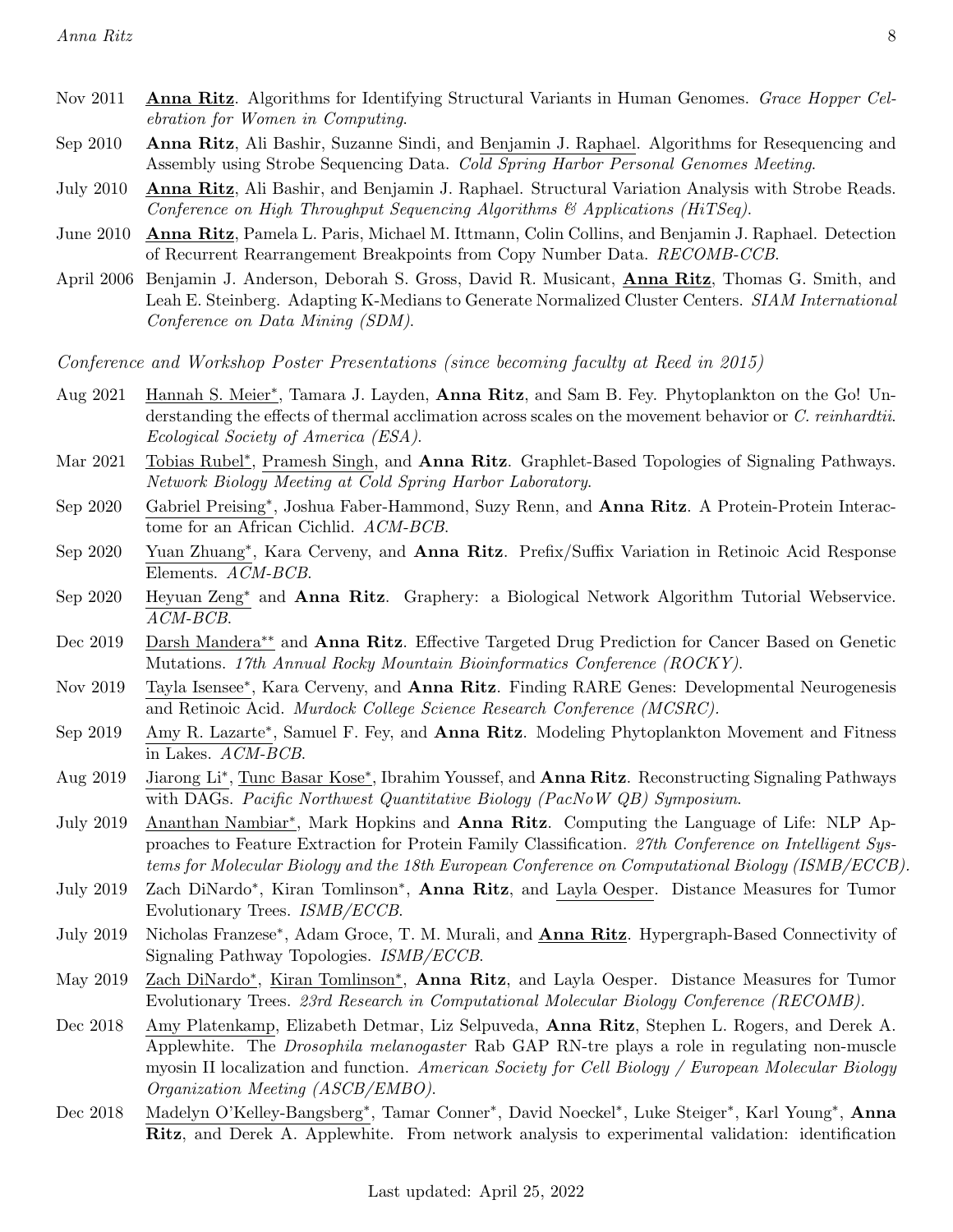of regulators of non-muscle myosin II contractility using the folded-gastrulation signaling pathway. ASCB/EMBO.

- Nov 2018 Sol Taylor-Brill<sup>\*</sup>, Kathy Thompson<sup>\*</sup>, and **Anna Ritz**. CancerLinker: Integrating Gene Expression for Pathway Analysis. Murdock College Science Research Conference (MCSRC).
- Jul 2018 Ibrahim Youssef and Anna Ritz. Integrating Protein Localization with Automated Signaling Pathway Reconstruction. ISMB.
- Jun 2018 Anna Ritz, Brendan Avent, Aditya Pratapa and T. M. Murali. The Hypergraph Algorithms Package. The Bioinformatics Open Source Conference (BOSC).
- Dec 2017 Ibrahim Youssef and **Anna Ritz**. Integrating Protein Localization Information in Signaling Pathway Reconstructions. ROCKY.
- Nov 2017 Nick Egan<sup>\*</sup> and **Anna Ritz**. PepperPathway: Visualizing Proteins of Influence in Cancer Pathways. Murdock College Science Research Conference (MCSRC).
- Aug 2017 Ibrahim Youssef and **Anna Ritz**. Breaking Ties in Weighted Interactomes. ACM-BCB.
- July 2017 Nicholas Franzese<sup>\*</sup>, Barney Potter<sup>\*</sup>, Adam Groce, James Fix, and **Anna Ritz**. Hyperpath Relaxations for Signaling Pathway Analysis. ISMB/ECCB.
- Oct 2016 Nicole Ezell<sup>∗</sup> and Anna Ritz. Reconstructing Neuronal Signaling Pathways With the Potential for Disruption in Schizophrenia. ACM-BCB.
- Oct 2016 Karl Menzel<sup>∗</sup>, Suzy C.P. Renn, and **Anna Ritz**. Copy Number Variation and Adaptive Evolutionary Radiations across the African Cichlid phylogeny. ACM-BCB.
- Oct 2016 Barney Potter<sup>\*</sup>, James Fix, and Anna Ritz. Modeling Cell Signaling Networks with Prize-Collecting Subhypernetworks. ACM-BCB. Best Poster Award.

# <span id="page-8-0"></span>Pedagogy

<sup>∗</sup>Undergraduate or recently-graduated co-author. Presenter.

Peer-reviewed pedagogy manuscripts are listed under Publications starting on page [1.](#page-0-0)

#### Talks and Panels

- Oct 2020 Panel Organizer. Haiyan Cheng, Shereen Khoja, Anna Ritz, and Tammy VanDeGrift. Supporting and Teaching Students at Liberal Arts Colleges in Online Courses. Consortium for Computing Sciences in Colleges NorthWest (CCSC-NW).
- Mar 2020 Proceedings Talk. Amy R. Lazarte<sup>\*</sup> and **Anna Ritz**. Lowering the Barrier to Learn about Computational Research through a Course-Based Conference Experience. 5th Intl. Conference on Research in Equity and Sustained Participation in Engineering, Computing, and Technology (RESPECT).
- May 2019 Invited Speaker. Conference-based Undergraduate Experiences: Lowering the Barrier for Learning about Computational Biology. Education Track, Great Lakes Bioinformatics Conference (GLBio).
- May 2019 Panelist, Next Steps for the Bioinformatics Education Community. GLBio.
- Mar 2018 Proceedings Talk. Anna Ritz. Programming the Central Dogma: An Integrated Unit on Computer Science and Molecular Biology Concepts. 49th ACM Technical Symposium on Computer Science Education (SIGCSE).

#### Other Products

#### Tutorial Graphery: an Interactive Graph Algorithm Tutorial Website. [\[website\]](https://graphery.reedcompbio.org/)

Assignment Nifty Assignment: Animal Social Network Visualization. Submitted to the Western Canadian Conference on Computing Education (WCCE); postponed due to COVID-19. [\[draft website\]](https://www.reed.edu/biology/ritz/AnnaRitz-BadgerNetwork/index.html)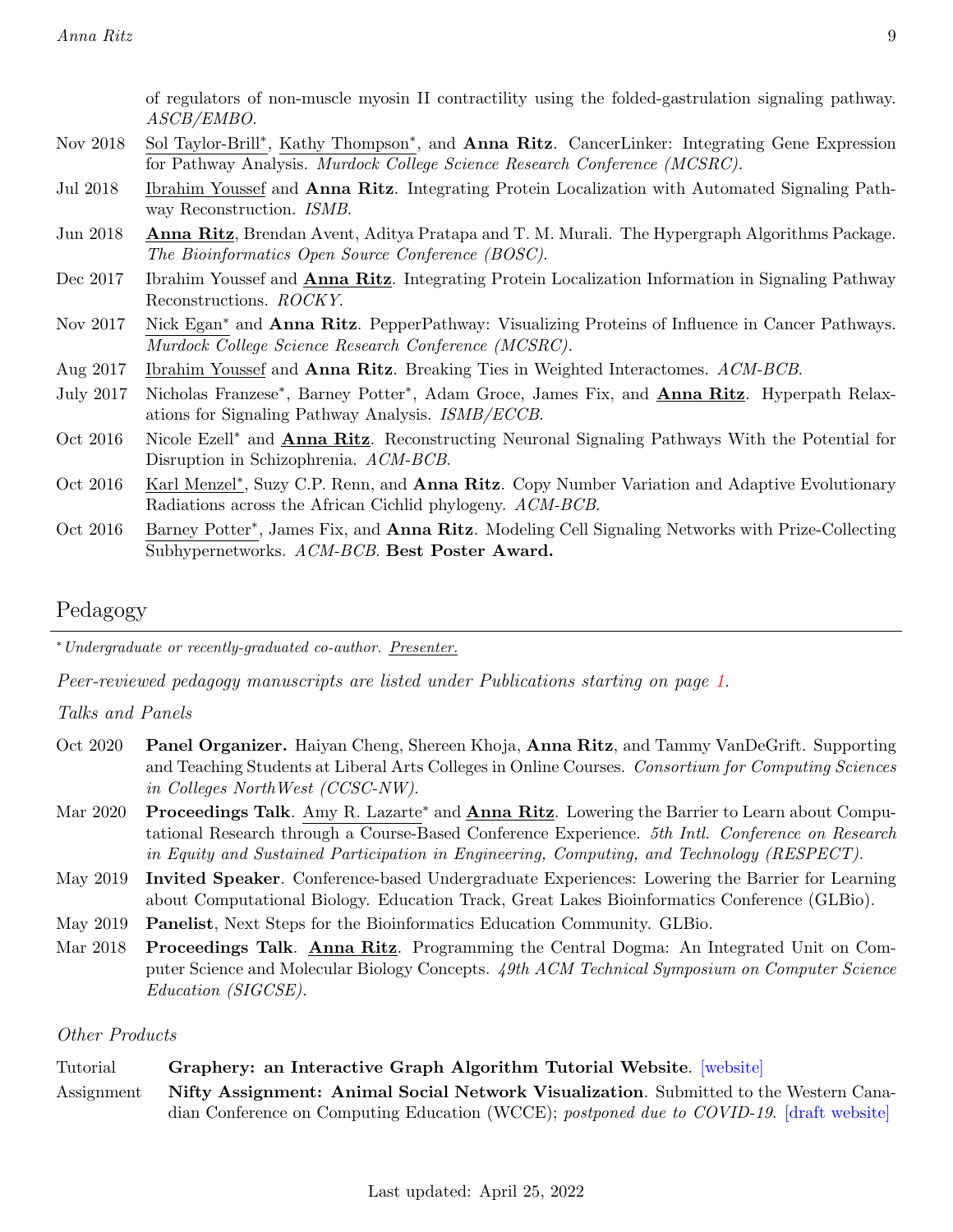Workshop Computational Biology Workshop Module, (Carleton College, Fall 2018) [\[webpage\]](https://sites.google.com/carleton.edu/compbioworkshop2018/home) Finding friends in molecular interaction networks (1.5 hour undergraduate module).

# <span id="page-9-0"></span>Teaching

Teaching and guest lectures at Reed College unless denoted otherwise.  $§$  Virtual due to COVID-19.

| Courses       |                                                                                                                                                                                                        |
|---------------|--------------------------------------------------------------------------------------------------------------------------------------------------------------------------------------------------------|
| <b>BIO131</b> | <b>Introduction to Computational Biology</b> [course website] [final projects]<br>Spring 2022; Spring 2021 <sup>§</sup> ; Spring 2020 <sup>§</sup> ; Spring 2018; Spring 2017; Spring 2016; Fall 2015. |
| <b>BIO211</b> | Introduction to Scientific Literature & Discourse<br>Fall 2019.                                                                                                                                        |
| <b>BIO331</b> | <b>Computational Systems Biology</b> course website final projects<br>Fall 2021; Fall 2020 <sup>§</sup> ; Fall 2019; Fall 2017; Fall 2016.                                                             |
| <b>BIO431</b> | <b>Computational Cancer Biology [course website]</b><br>Spring 2022; Spring 2021 <sup>§</sup> ; Spring 2018; Spring 2017; Fall 2015.                                                                   |
| <b>BIO431</b> | The Genetics and Cell Biology of Cancer<br>Spring $2020^{\frac{5}{3}}$ .                                                                                                                               |
| <b>BIO481</b> | Independent Study<br>Spring $2017$ (1 student); Spring $2016$ (2 students).                                                                                                                            |
| CS0931        | Introduction to Computation for the Humanities and Social Sciences course website<br>Brown University, Spring 2012.                                                                                    |

### Guest Lectures

| Recurring          | Topics in Biology (Spring 2022; Spring 2021 <sup>§</sup> ; Spring 2019; Spring 2018; Spring 2017)<br>Computational challenges of de novo assembly. Class size is typically 170–200 students. |
|--------------------|----------------------------------------------------------------------------------------------------------------------------------------------------------------------------------------------|
| Recurring          | <b>Cellular Biology</b> (BIO372 – Fall $2020^{\frac{5}{3}}$ ; Fall 2019; Spring 2019; Spring 2018)                                                                                           |
|                    | Semi-supervised learning for protein function prediction.                                                                                                                                    |
|                    | Co-taught three combined labs in Fall 2020.                                                                                                                                                  |
| Fall $2021\$       | <b>Computational Biology</b> (CS362, Carleton College)                                                                                                                                       |
|                    | Topics in computational systems biology.                                                                                                                                                     |
| Fall $2020§$       | Computer Science Fundamentals I (CSCI121)                                                                                                                                                    |
|                    | Topics in biological sequence analysis.                                                                                                                                                      |
| Spring $2020^{\S}$ | Algorithms (CS252, Carleton College)                                                                                                                                                         |
|                    | Network-based approaches for COVID-19 drug target prediction.                                                                                                                                |
| Spring 2016        | Statistical Learning (MATH243).                                                                                                                                                              |
|                    | Geometric analysis of structural variants.                                                                                                                                                   |
| Spring $2014$      | Hypergraph Algorithms and Applications (CS6824, Virginia Tech)                                                                                                                               |
|                    | Signaling hypergraph theory (two lectures).                                                                                                                                                  |
|                    | Data and Algorithm Analysis (CS4014, Virginia Tech)                                                                                                                                          |
|                    | Greedy algorithms (three lectures).                                                                                                                                                          |
| Fall 2013          | Computational Thinking (CS6604, Virginia Tech)                                                                                                                                               |
|                    | Reflections on teaching computational courses to non-computational students.                                                                                                                 |
| Fall 2011          | Introduction to Computation for the Humanities and Social Sciences                                                                                                                           |
|                    | (CS0931, Brown University) Introduction to Python programming.                                                                                                                               |
| Fall 2011          | Topics in Computational Biology (CSCI2950-C, Brown University)                                                                                                                               |
|                    | Structural variant detection.                                                                                                                                                                |
|                    |                                                                                                                                                                                              |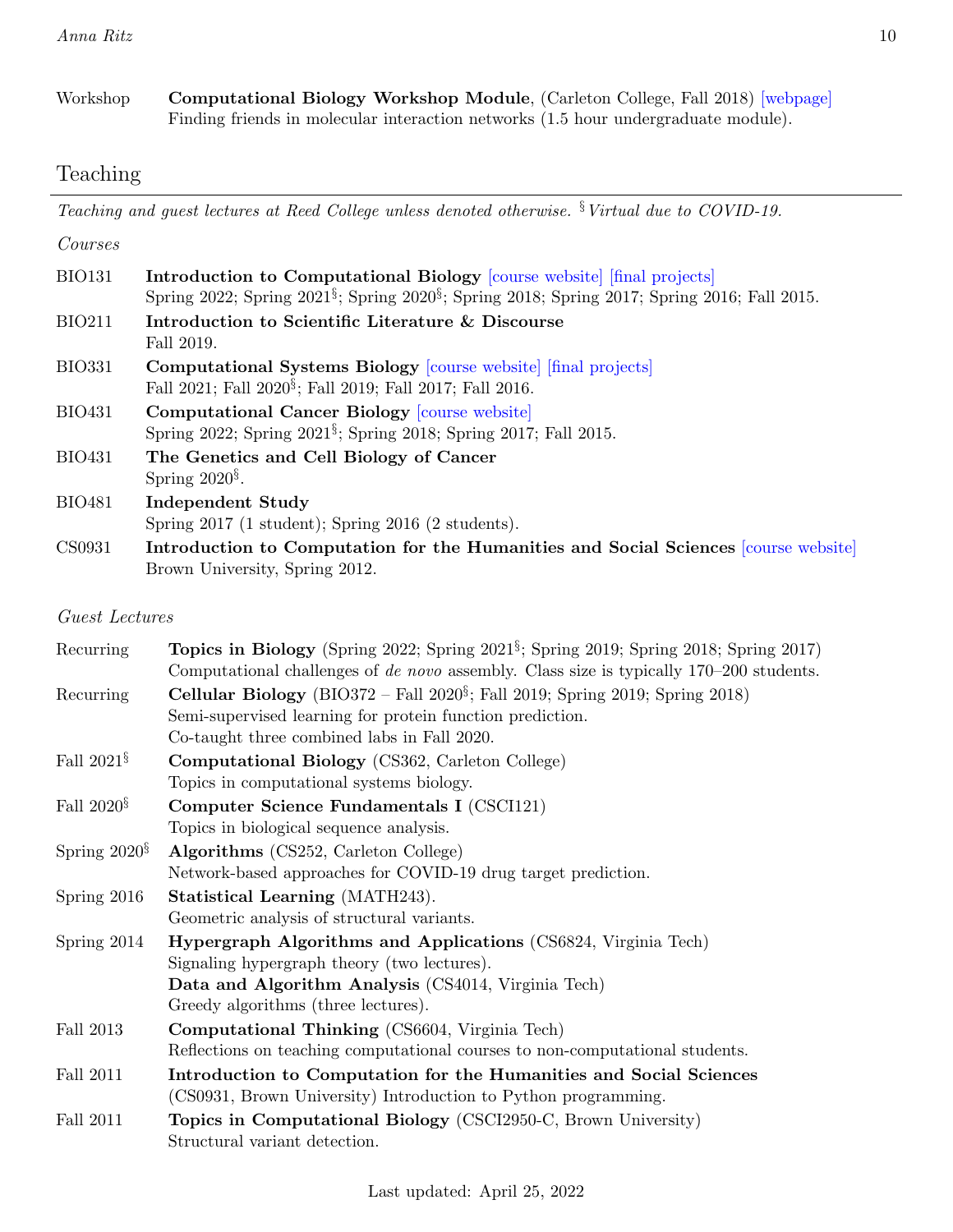Undergraduate Thesis Students

- 2022 SpFa Frank Zhuang (with Kara Cerveny in Biology, Spring-Fall Thesis). Ongoing.
- 2021-2022 Ananke Krishnan (with Julia Michaels in Biology). Ongoing.
	- Ingrid Zoll (with Aaron Ramirez in Biology). Ongoing.
- 2020-2021 Delaney Brubaker (with Julia Michaels in Biology). Can we build a framework for the future of sustainable agriculture knowledge?

Tayla Isensee (with Erik Zornik in Biology). Sex-biased conserved gene calling expansion with orthogroups.

**Jiarong Li** (with Jim Fix in CS). Complex network comparison using graphlets.  $\rightarrow$  Software Engineer at Microsoft.

Hannah Meier (with Sam Fey in Biology). Phytoplankton on the Go! Understanding the effect of thermal acclimation on the movement strategies of the green algae Chlamydomonas reinhardtii. **Aryeh Stahl** (with David Ramirez in CS). A generalized approach to graph de-anonymization.  $\rightarrow$ 

Founder of Red Panda Tutoring.

2019-2020 Gabe Preising (with Suzy Renn in Biology). A computational network approach to examine biological crosstalk during mouthbrooding in the cichlid Astatotilapia burtoni.  $\rightarrow$  NIH NIGMS Diversity Supplements Program (DSP) postbac→ Biology PhD student at Stanford.

> Sol Taylor-Brill (with Jay Mellies in Biology). Computationally analyzing the effect of cannabidiol on Enterohemorrhagic E. coli using transcriptomic data.  $\rightarrow$  employee at Suvoda  $\rightarrow$  lab tech at **OHSU**

> Madeline Doak (with Erik Zornik in Biology). Sex-biased gene expression in the brain conserved among taxa.  $\rightarrow$  employee at Suvoda.

2018–2019 Alexander King. Multi-omic analysis of genetically induced conditions.  $\rightarrow$  Neuroscience PhD student at UC Riverside.

> Miriam Bern (with Jeremy Coate in Biology). A comparison of two methods for identifying alternative splicing in diploid and tetraploid Arabidopsis thaliana strains.  $\rightarrow$  Associate Computational Biologist at the Broad Institute.

> Amy Rose Lazarte (with Sam Fey in Biology). Just keep swimming: resolving the patterns and dynamics of body temperature in freshwater phytoplankton.  $\rightarrow$  Software engineer at Puppet.

**Ananthan Nambiar** (with Mark Hopkins in CS). Computing the language of life.  $\rightarrow$  Bioengineering PhD student at UIUC.

- 2017–2018 Petra Wijngaard (with Derek Applewhite in Biology). How Cytoscouts got Shot out of Dr. Ritz's new interactome.
- 2016–2017 Moira Differding Your microbes are super models: using microbiome data to reproducibly predict Crohn's Disease.  $\rightarrow$  MPH at Johns Hopkins  $\rightarrow$  Epidemiology PhD Student at Johns Hopkins School of Public Health.

Nick Franzese (with Adam Groce in CS). Examining the practicality of shortest hyperpaths for signaling pathway analysis: the Cheating Hyperpath Algorithm as an alternative approach.  $\rightarrow$  CS PhD student at UMD College Park  $\rightarrow$  NSF GRFP Fellow  $\rightarrow$  CS PhD student at Northwestern.

2015–2016 Olivier Ezell. Pathway models of signal dysregulation in schizophrenia.  $\rightarrow$  Intern at White Bird  $Clinic \rightarrow Medical school student at OHSU.$ 

Cameron Shard Milne (with Sarah Schaack in Biology). Identification of transposable element subfamilies using a phylogenetic network approach.  $\rightarrow$  Lab technician at UCSC  $\rightarrow$  Environmental Studies Master's student at UW.

**Barney Potter** (with Jim Fix in CS). Prize-collecting Steiner trees in directed signaling hyper $graphs. \rightarrow Research Assistant$  at Fred Hutch  $\rightarrow CS PhD$  Student at KU Leuven (Belgium).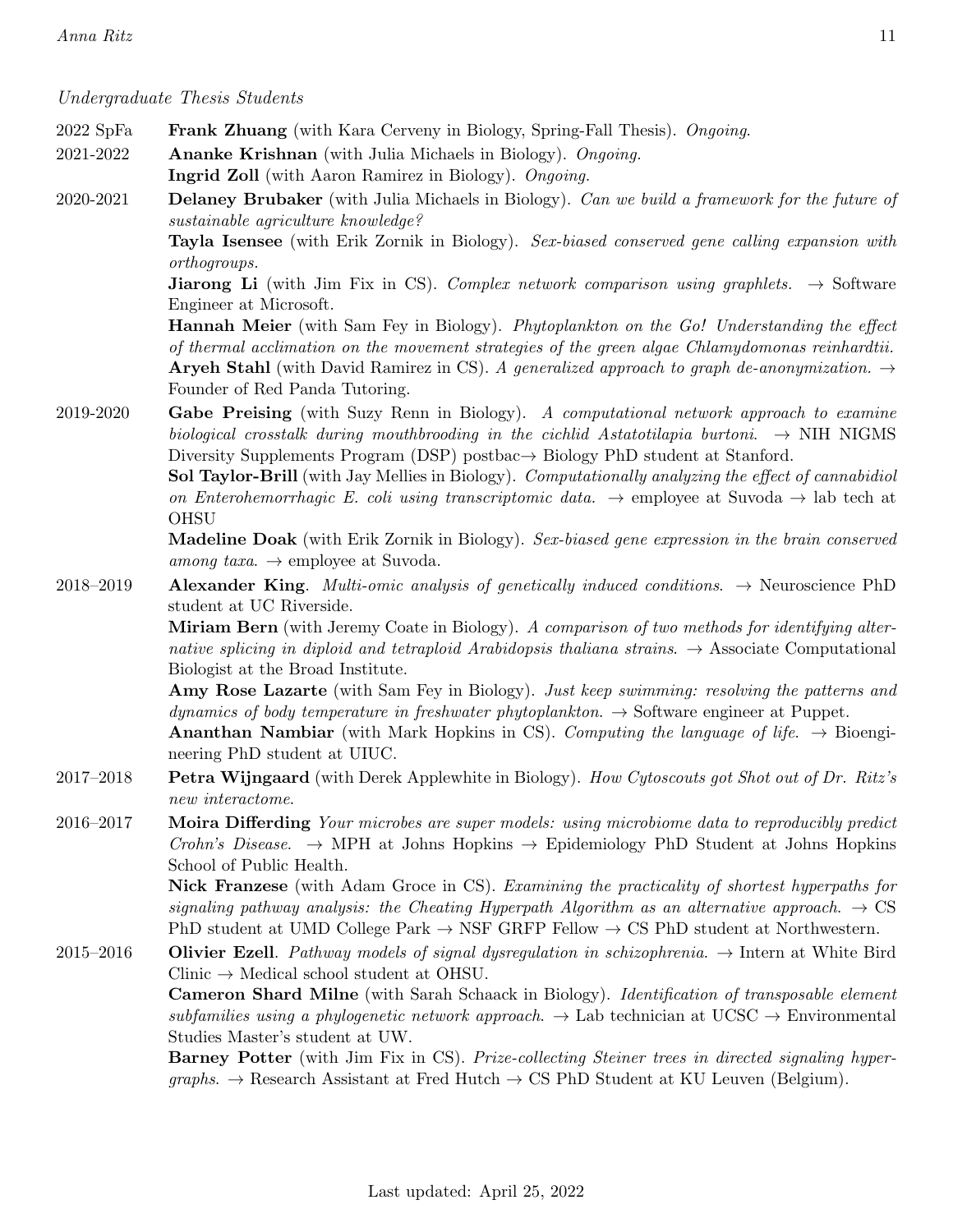# Mentoring

Mentoring at Reed College unless denoted otherwise.  ${}^{\ddagger}$ Co-advised students.

Postdocs, Postbacs, Visiting Scholars, and Other Mentored Students

| Postdocs    | <b>Pramesh Singh</b> (Aug 2020–Present)                                                                                 |
|-------------|-------------------------------------------------------------------------------------------------------------------------|
|             | <b>Ibrahim Youssef</b> (Jan 2017–Dec 2019) $\rightarrow$ Assistant Professor of Systems and Biomedical Engi-            |
|             | neering at Cairo University, Cairo, Egypt.                                                                              |
| Postbacs    | Alex Richter '22 (Summer 2022)                                                                                          |
|             | <b>Tobias Rubel '19</b> (Jan 2020–Aug 2021) $\rightarrow$ CS PhD Student at UMD College Park                            |
|             | <b>Amy Rose Lazarte<sup>†</sup></b> '19 (Summer 2019) $\rightarrow$ Software engineer at Puppet.                        |
|             | Alexander King '19 (Summer 2019) $\rightarrow$ Neuroscience PhD student at UC Riverside.                                |
|             | <b>Nick Franzese '17</b> (Sep 2017–May 2018) $\rightarrow$ CS PhD student at UMD College Park $\rightarrow$ NSF GRFP    |
|             | Fellow $\rightarrow$ CS PhD student at Northwestern.                                                                    |
| Scholars    | <b>Ramin Neshati</b> (2016–2017). Visiting scholar through the Encore Fellows Program.                                  |
| High School | <b>Darsh Mandera</b> (Sep 2017–Present). High school student in the Portland area.                                      |
| @VT         | <b>Divit Singh</b> <sup>†</sup> (2014–2015). Master's student at Virginia Tech $\rightarrow$ Software engineer at Xbox. |
|             | <b>Craig Estep</b> <sup><math>\ddagger</math></sup> (2013–2014). Master's student at Virginia Tech.                     |
|             | <b>Amy Olex</b> <sup>†</sup> (2013–2014). PhD student at Virginia Tech $\rightarrow$ Bioinformatics specialist at VCU.  |

Undergraduate Computational Biology Researchers

|           | Summer 2022 Max Bennet <sup><math>\ddagger</math></sup> (Neuroscience major)                                           |
|-----------|------------------------------------------------------------------------------------------------------------------------|
|           | Hannah Kuder (Physics major)                                                                                           |
|           | <b>Henry Jacques</b> <sup><math>\ddagger</math></sup> (Biochemistry and Molecular Biology major)                       |
|           | Lixing (Li) Yi (Math/CS major)                                                                                         |
|           | Nina Young (CS-Art interdisciplinary major)                                                                            |
|           | Heyuan (Larry) Zeng (Math/CS major)                                                                                    |
|           | Summer 2020 Alex Richter (Math/CS major)                                                                               |
|           | <b>Aryeh Stahl</b> (Math/CS major) $\rightarrow$ Founder of Red Panda Tutoring.                                        |
|           | Heyuan (Larry) Zeng (Math/CS major)                                                                                    |
|           | Yuan (Frank) Zhuang (Biology major)                                                                                    |
|           | Summer 2019 Karl Young <sup>‡</sup> (Biology major) $\rightarrow$ Bioinformatician at the Vollum Institute at OHSU.    |
|           | <b>Jiarong Li</b> (Math/CS major) $\rightarrow$ Software Engineer at Microsoft.                                        |
|           | Tayla Isensee <sup><math>\ddagger</math></sup> (Biology major)                                                         |
|           | <b>Tunc Kose</b> (Biology/CS interdisciplinary major)                                                                  |
|           | Summer 2018 Alexander King <sup>‡</sup> (Neuroscience major) $\rightarrow$ Neuroscience PhD student at UC Riverside.   |
|           | Miriam Bern <sup>‡</sup> (Biology major) $\rightarrow$ Associate Computational Biologist at the Broad Institute.       |
|           | <b>Sol Taylor Brill</b> (Biology major) $\rightarrow$ employee at Suvoda $\rightarrow$ lab tech at OHSU.               |
|           | Kathy Thompson (CS major)                                                                                              |
|           | <b>Usman Hafeez</b> (Math major)                                                                                       |
|           | Summer 2017 Nick Egan (Sociology major)                                                                                |
|           | Yurel Watson (CS major)                                                                                                |
|           | Giorlando Ramirez (Economics major) $\rightarrow$ Watson Fellow.                                                       |
|           | Summer 2016 Karl Menzel <sup>‡</sup> (Biology major)                                                                   |
| 2014-2015 | <b>Nicholas Sharp</b> <sup>†</sup> (CS major at Virginia Tech) $\rightarrow$ CS PhD student at CMU.                    |
|           | <b>Brendan Avent</b> <sup><math>\ddagger</math></sup> (CS major at Virginia Tech) $\rightarrow$ CS PhD student at USC. |
|           |                                                                                                                        |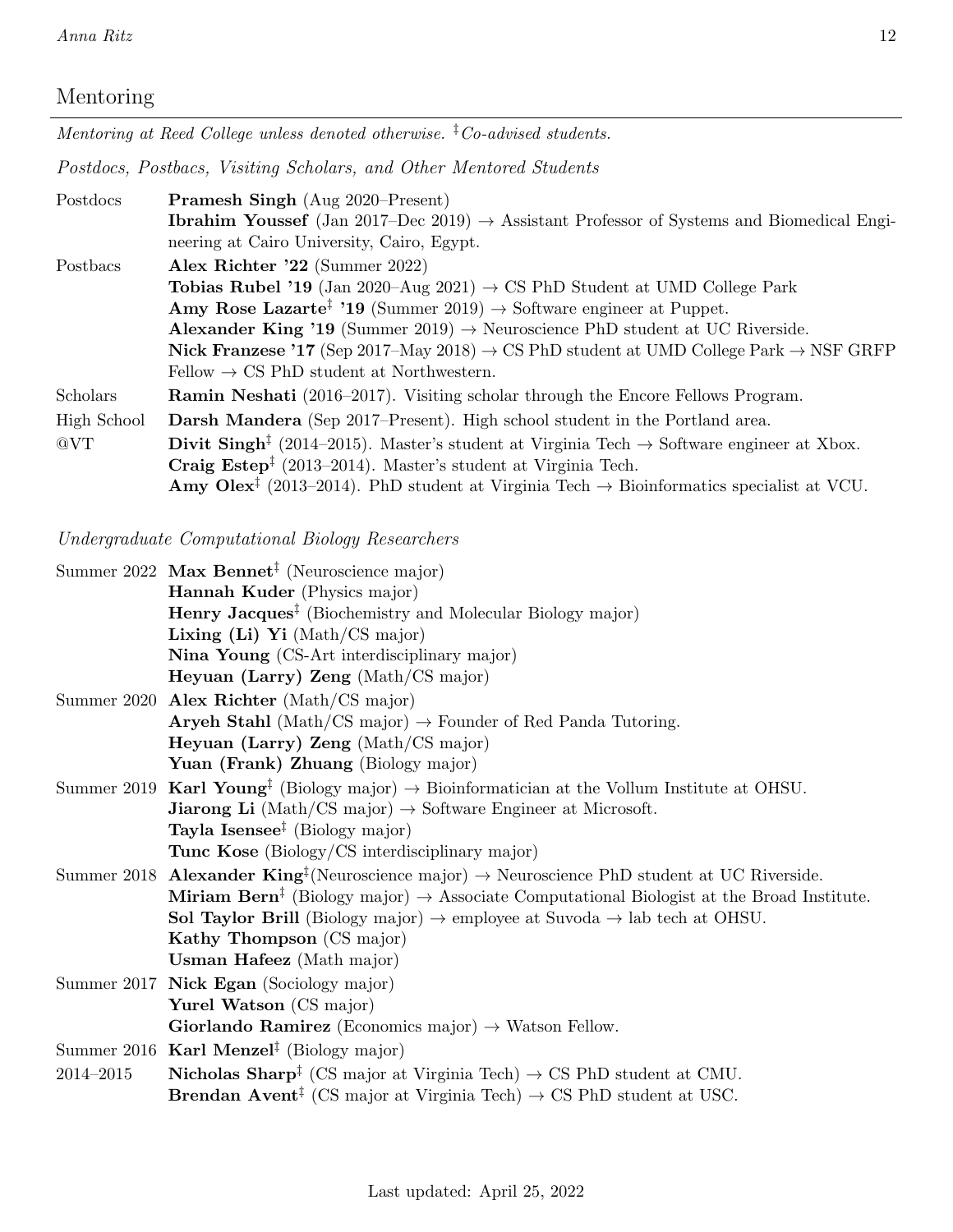Undergraduate Differential Privacy Researchers (co-advised with Adam Groce & Andrew Bray)

- Summer 2019 Wenxin Du‡, Kaiyan Shi‡, Canyon Foot $^\ddag$ , Zeki Kazan $^\ddag$ , and Monica Moniot $^\ddag$ .
- Summer 2018 Simon Couch<sup> $\ddagger$ </sup> → Goldwater Fellow, Marika Swanberg<sup> $\ddagger$ </sup> → CS PhD student at BU, Iris Grif- ${\tt fith}^\ddag,$  Kaiyan Shi $^\ddag,$  Ira Globus-Harris $^\ddag$   $\to$  Software engineer at BU, and Zeki Kazan $^\ddag.$

Summer 2017 Zachary Campbell<sup>‡</sup> $\rightarrow$  Software engineer at OppLoans.

#### Other Research Positions

Summer 2020 Jiarong Li<sup>‡</sup>, Cloud Computing Research Assistant. Supported by Instructional Technology Services (ITS) and jointly mentored with ITS Director Trina Marmarelli.  $\rightarrow$  Software Engineer at Microsoft.

# <span id="page-12-0"></span>Service

 $\S$ skipped one or two years due to COVID.

#### Professional Organizations

2014–Present SIGBio: ACM Special Interest Group in Bioinformatics, Computational Biology and Biomedical Informatics 2012–Present SIGCSE: ACM Special Interest Group in Computer Science Education 2011–Present ACM: Association for Computing Machinery 2010–Present ISCB: International Society of Computational Biology

#### Professional Service

| $2020$ -Present   | Proceedings Chair, ACM-BCB                                                                                |
|-------------------|-----------------------------------------------------------------------------------------------------------|
|                   | <b>Program Committee, Conference on Intelligent Systems for Molecular Biology (ISMB)</b>                  |
| $2019 -$ Present  | <b>Organizer</b> <sup>§</sup> , Undergraduate Travel Award, ACM Conference on Bioinformatics, Compu-      |
|                   | tational Biology, and Health Informatics (ACM-BCB)                                                        |
| $2017$ -Present   | <b>Co-organizer</b> <sup>§</sup> , Pacific Northwest Quantitative Biology Meeting (PacNowQB)              |
|                   | Co-chair, NSF Graduate Travel Awards, ACM-BCB                                                             |
| 2020              | <b>Panelist</b> , <i>The Future of Bioinformatics</i> , Computational Structural Biology Workshop (CSBW). |
|                   | Co-Chair, Student Mentoring Session, ACM-BCB 2020.                                                        |
| 2019              | <b>Panelist</b> , Women & Minorities in Bioinformatics Panel, ACM-BCB 2019                                |
|                   | <b>Poster Prize Committee, Conference on Intelligent Systems for Molecular Biology and</b>                |
|                   | the European Conference on Computational Biology (ISMB/ECCB)                                              |
| 2018              | <b>Scientific Program Committee, Galaxy Community Conference (GCC)</b>                                    |
| 2015, 2017-2018   | Program Committee, ACM-BCB                                                                                |
| 2017              | Co-chair, Biological Modeling track, ACM-BCB 2017                                                         |
|                   | <b>Program Committee, RECOMB Satellite Workshop on Massively Parallel Sequencing</b>                      |
|                   | and Computational Cancer Biology (RECOMB-Seq/RECOMB-CCB)                                                  |
| $2014 - 2015$     | <b>Program Committee, Cancer Panomics, Pacific Symposium on Biocomputing (PSB)</b>                        |
| Session Chair:    | ACM-BCB 2016, 2017, 2019, 2020                                                                            |
|                   | Computational Network Biology: Modeling, Analysis, & Control (CNB-MAC 2018, 2019)                         |
|                   | Great Lakes Bioinformatics Conference (GLBio 2019)                                                        |
| Journal Reviewer: | <b>Bioinformatics</b>                                                                                     |
|                   | BioMed Central (BMC) Bioinformatics                                                                       |
|                   | Frontiers in Genetics                                                                                     |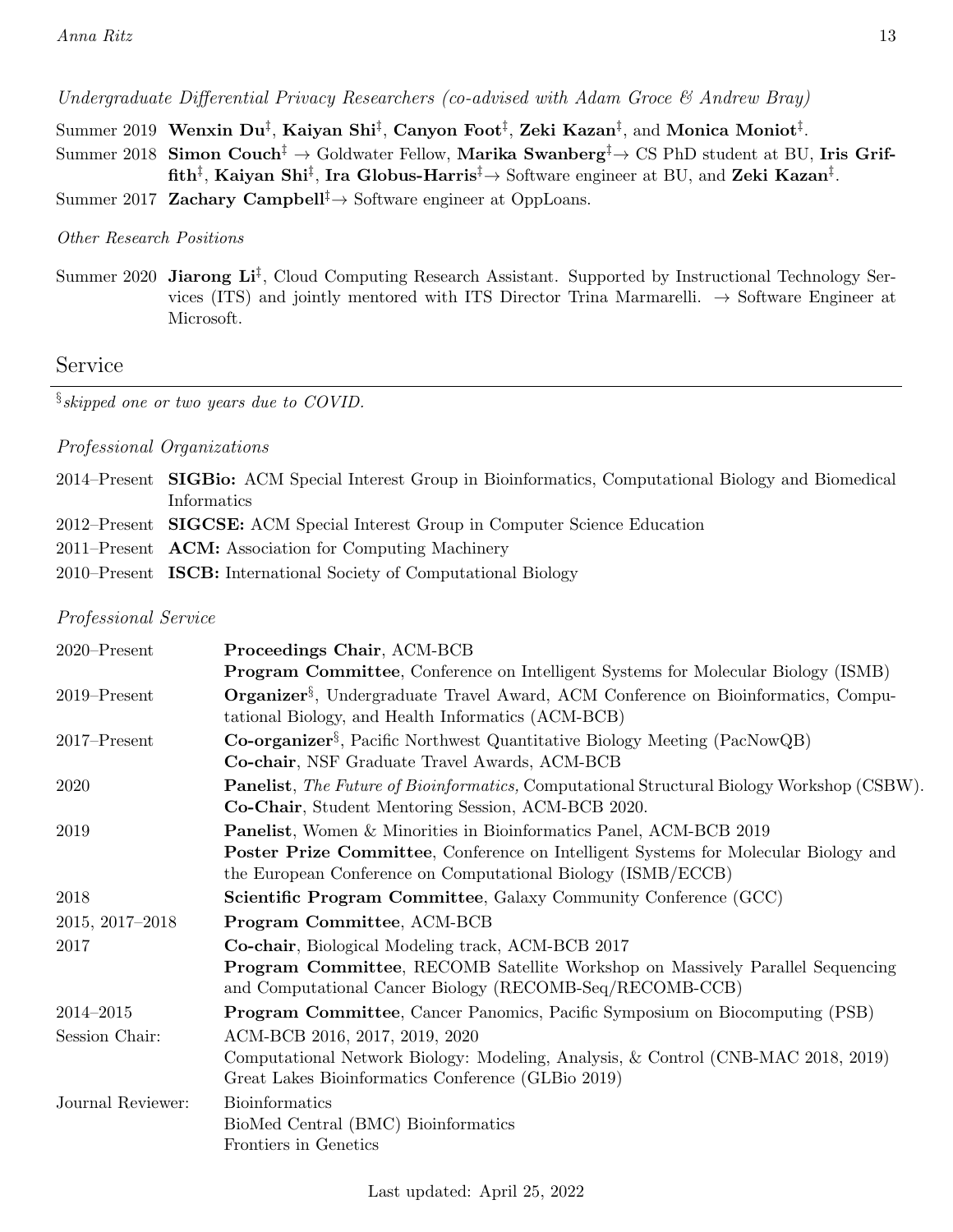|               | IEEE Transactions on Molecular, Biological, and Multi-Scale Communications (TMBMC) |
|---------------|------------------------------------------------------------------------------------|
|               | IEEE Transactions on Computational Biology and Bioinformatics (TCBB)               |
|               | Nature Publishing Group (NPG) Cell Death & Disease (CDDIS)                         |
|               | <b>PLOS</b> Computational Biology                                                  |
|               | PLOS One                                                                           |
|               | Conference Reviewer: RECOMB, ISMB, RECOMB RSG, PSB; ACM-BCB                        |
| NSF Reviewer: | Division of Biological Infrastructure (BIO-DBI)                                    |
|               | Division of Information and Intelligent Systems (CISE-III)                         |
|               | Division of Undergraduate Education (EHR-DUE)                                      |
|               | Division of Human Resource Development (EHR-HRD)                                   |
|               | NSF's Big Ideas (NSF-wide)                                                         |

Service with Underrepresented Groups in STEM

|               | 2017–Present Regional Selection Committee <sup>§</sup> , National Center for Women and Information Technology                                                                                              |
|---------------|------------------------------------------------------------------------------------------------------------------------------------------------------------------------------------------------------------|
|               | (NCWIT) Aspirations in Computing Award for high school girls.                                                                                                                                              |
|               | Reviewer, NCWIT Aspirations in Computing Award for high school girls.                                                                                                                                      |
|               | Reviewer <sup>§</sup> , NCWIT Collegiate Award for college women.                                                                                                                                          |
|               | 2015–Present Reviewer, Grace Hopper Celebration for Women in Computing (GHC) Scholarships.                                                                                                                 |
| 2021          | <b>Panelist</b> , Applying to a PUI in Chemistry (organized by Kelly Chacón)                                                                                                                               |
|               | Invited Speaker at the Oregon AI Summit (Oregon Chapter of the Girls Computing League)                                                                                                                     |
| 2018          | <b>Panelist</b> , Girls Inc. Eureka program visit to Reed, for high school girls interested in STEM.                                                                                                       |
| $2016 - 2018$ | <b>Poster Committee,</b> Grace Hopper Celebration for Women in Computing (GHC).                                                                                                                            |
| 2015          | <b>Session leader</b> , Women in Computing Day, Virginia Tech.                                                                                                                                             |
| 2013-2014     | <b>Interim Faculty Advisor</b> , Association for Women in Computing (AWC), Virginia Tech.                                                                                                                  |
| 2009–2011     | <b>Coordinator</b> , Family Days Camp, International Institute of Rhode Island. Summer day camp for<br>refugee children and their families in the Providence area.                                         |
| $2008 - 2009$ | Guest Speaker, Artemis Program, Brown University. Artemis is a day camp for entering ninth<br>grade girls organized by Brown undergraduates. I gave talks on pattern finding and computational<br>biology. |

Service within Reed College

| 2021/22        | Division Secretary, Division of Mathematical and Natural Sciences.                                                |
|----------------|-------------------------------------------------------------------------------------------------------------------|
| Mar 2021       | <b>Panelist</b> , <i>Integrating Data &amp; CS Across the Curriculum</i> , Development Office                     |
| Mar 2020, 2021 | <b>Panelist</b> , Virtual accepted student open house for biology, Admissions                                     |
| Mar 2020, 2021 | <b>Panelist</b> , Virtual accepted student open house for computer science, Admissions                            |
| Jan 2021       | Workshop co-leader, Rigor and Compassion in the COVID Classroom, Reed's Center for<br>Teaching and Learning (CTL) |
| Sep 2020       | Panelist, NSF GRFP Workshop, organized by Suzy Renn in the Biology Department                                     |
| Mar 2020       | Workshop co-leader, Online Teaching in Math and the Natural Sciences, CTL                                         |
| Sep 2019       | <b>Workshop co-leader</b> , Teaching students with a wide range of preparation in STEM, CTL                       |
| Aug 2019       | <b>Panelist</b> , Parent orientation curriculum panel, Student Orientation                                        |
|                | May 2016, 2017, 2018 Panelist, Liberal Arts Diversity Officer (LADO) Workshops at Stanford & UC-Davis             |
| May 2018       | <b>Panelist</b> , Advising workshop for first-time faculty advisers                                               |
| Mar 2016       | <b>Panelist</b> , Open Access Panel as part of Reed's Digital Scholarship Week                                    |
| Committees     | Committee on Advancement and Tenure (1 year)                                                                      |
|                | Committee on Diversity (2 years)                                                                                  |